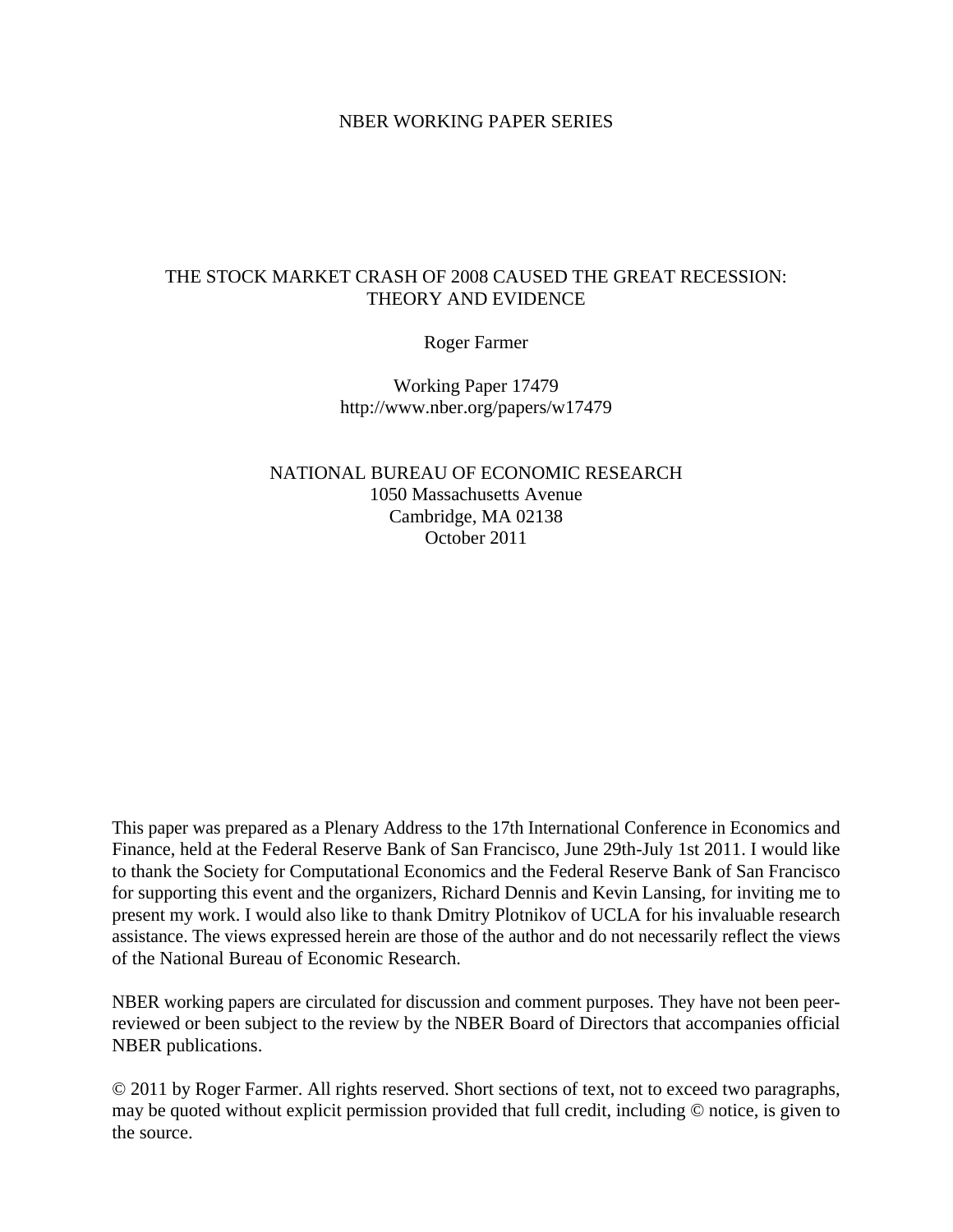The Stock Market Crash of 2008 Caused the Great Recession: Theory and Evidence Roger Farmer NBER Working Paper No. 17479 October 2011 JEL No. E0,E2

## **ABSTRACT**

This paper argues that the stock market crash of 2008, triggered by a collapse in house prices, caused the Great Recession. The paper has three parts. First, it provides evidence of a high correlation between the value of the stock market and the unemployment rate in U.S. data since 1929. Second, it compares a new model of the economy developed in recent papers and books by Farmer, with a classical model and with a textbook Keynesian approach. Third, it provides evidence that fiscal stimulus will not permanently restore full employment. In Farmer's model, as in the Keynesian model, employment is demand determined. But aggregate demand depends on wealth, not on income.

Roger Farmer UCLA Department of Economics Box 951477 Los Angeles, CA 90095-1477 and NBER rfarmer@econ.ucla.edu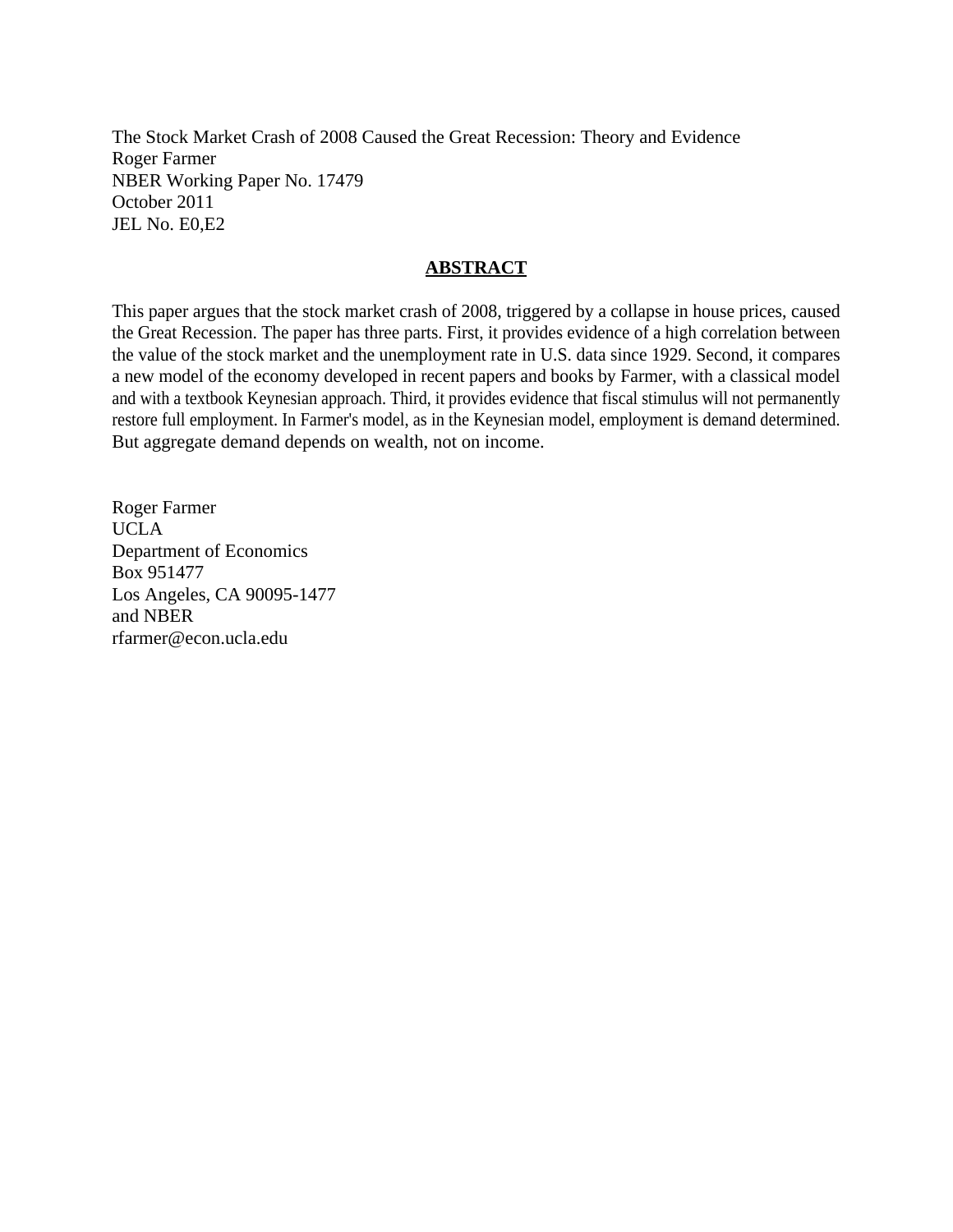## 1 Introduction

This paper is about the relationship between the stock market and the unemployment rate. It has three parts. First, I establish that there has been a high correlation between unemployment and the stock market in U.S. data since 1929. I use post-war quarterly data to estimate a bivariate time series model of unemployment and the real value of the stock market and I show that this model remained structurally stable before and after 1979.

Second, I compare three simple theoretical models of the economy; a classical model, a Keynesian model and a "Farmerian model", based on a series of recent books and papers (Farmer, 2008, 2009, 2010a,b,d,c, 2011). I evaluate the ability of each of these models to explain the Great Recession of 2008 and I argue that the Farmerian model provides the most plausible explanation of events.

Third, I explain why I have advocated (Farmer, December 30th 2008) a policy of asset market intervention to restore full employment rather than a traditional Keynesian policy of fiscal stimulus. I present some evidence which shows that the Keynesian consumption function has not remained stable in the post-war period and I explain that evidence by showing that increases in government purchases since 1929 have been accompanied by offsetting changes in private consumption expenditure. The behavior of household consumption is consistent with the work of Friedman (1957) who showed that consumers respond to permanent income, or wealth, and not to transitory income.

My work explains why high unemployment can persist for long periods of time. Although my explanation is rooted in Keynesian ideas, it goes beyond The General Theory (Keynes, 1936) by providing an original microfounded explanation for labor market failure. Unlike the new-Keynesian version of The General Theory, my explanation of recessions does not rely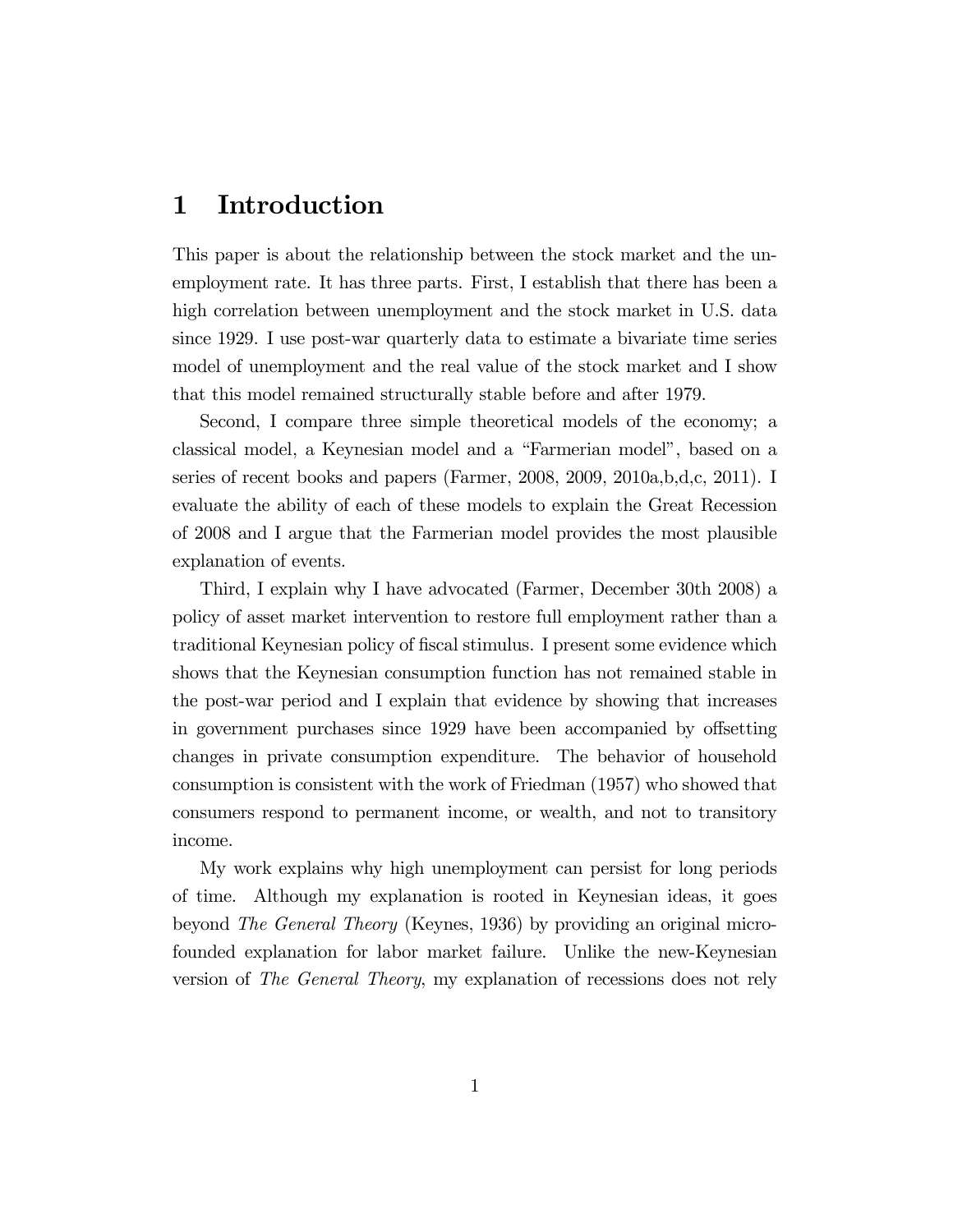on the assumption that prices are sticky.<sup>1</sup>

The paper is organized as follows. Sections 2, 3 and 4 present empirical evidence on the relationship between the stock market and unemployment in U.S. data. Section 5 evaluates that evidence in the light of three alternative economic models and in Sections 6 and 7 I explain why I favor my approach over alternative classical and Keynesian models. Section 8 provides a short conclusion.

## 2 Wealth and Aggregate Demand

Tangible assets in the U.S. are held in the form of factories, machines and houses. Factories and machines are equal to roughly three times GDP; residential real estate comprises an additional two times GDP.

Figure 1 shows the history of these two components of tangible assets beginning in the first quarter of 1929 and ending in the first quarter of 2011. The stock market variable is the value of the S&P 500 divided by a measure of the money wage. When a nominal series is detrended in this way I will say that it is measured in wage units.<sup>2</sup> The measure of housing wealth is my own estimate, constructed as follows.

I multiplied Shiller's historical house price index by the U.S. population and I divided it by the money wage. I multiplied the data by population because I do not have a series on the housing stock for the entire period. My estimate is based on the assumption that the ratio of people to houses was constant.3

<sup>&</sup>lt;sup>1</sup>See for example the textbook by Galí  $(2008)$ .

<sup>2</sup>The use of wage units to detrend data is a novel technique that I developed and explained in my book Expectations Employment and Prices Farmer (2010b). The money wage increases because of growth in the real economy and because of inflation. Detrending by the money wage removes both sources of growth and renders nominal series stationary.

<sup>&</sup>lt;sup>3</sup>Robert Shiller's housing data are available quarterly from 1953q1 through 2011. Before that date I interpolated the annual series to provide quarterly estimates from 1929. Shiller's data are available at 'http://www.econ.yale.edu/~shiller/'.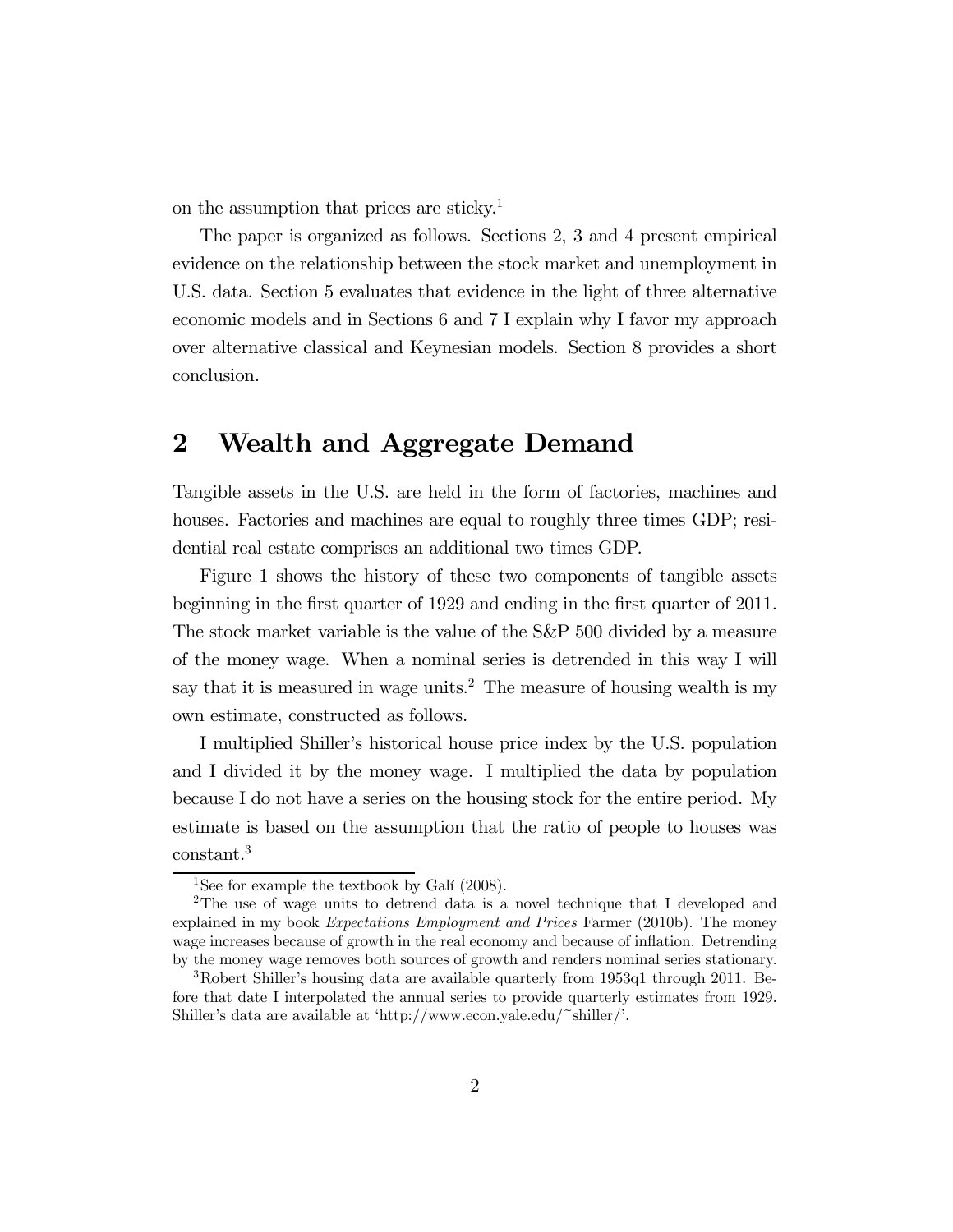

Figure 1: Housing and the Stock Market



Unemployment and Wealth During the Great Depression

Figure 2: Unemployment and Wealth in the Great Depression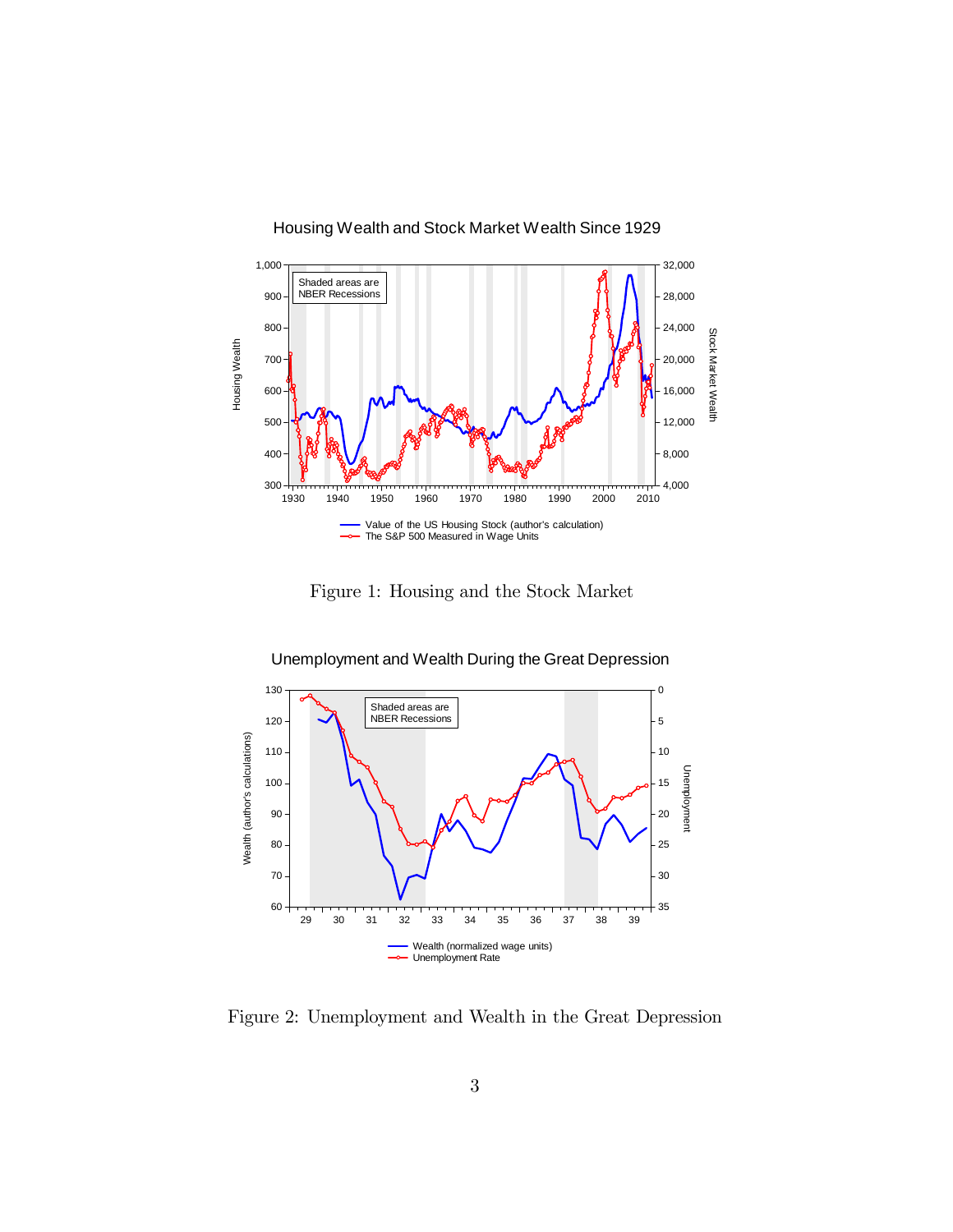

Unemployment and Housing Wealth During the Great Recession

Figure 3: Unemployment and Housing



Figure 4: Unemployment and the Stock Market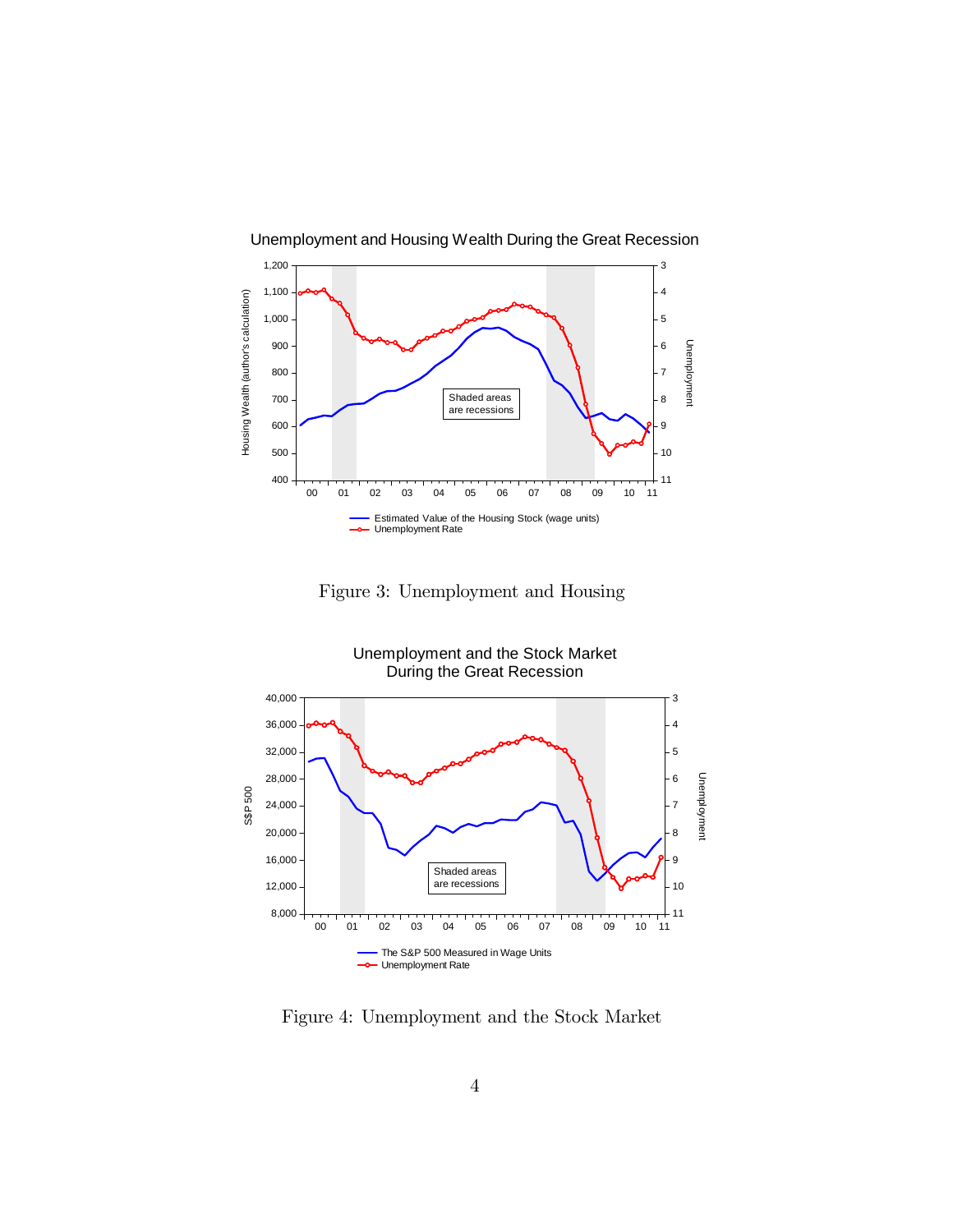To construct the wealth index reported in Figure 2, I took 0072 times my housing wealth variable and I added it to 0.0052 times the S&P in wage units. These weights were chosen to give a wealth index that is  $2/5$  housing and  $3/5$  stocks, and that has a mean of 100 over the period from 1929 through 2011. The proportions of  $2/5$  and  $3/5$  were chosen to match the proportions of housing to other tangible assets in Federal Reserve Flow of Funds data.4

I want to draw attention to two episodes: the Great Depression and the Great Recession. Figure 2 plots an index number of the real value of wealth on the left axis against the unemployment rate on the right axis for data during the Great Depression. This figure shows a strong correlation (the correlation coefficient is −088) between wealth and unemployment.

Figures 3 and 4 illustrate the behavior of wealth and unemployment during the Great Recession. I have reported housing and stock market wealth separately for this period because the collapse of the real value of residential real estate was an important source of changes in aggregate demand. A popular, and plausible account of these events, is that the collapse in house prices caused the recession.

The evidence in favor of this proposition is based on timing. The value of residential real estate peaked in the second quarter of 2006 and unemployment began to increase six months later in the fourth quarter of 2006. The stock market moved later, peaking in the third quarter of 2007.

In my interpretation of these events, the values of houses, factories and machines is determined by business and consumer confidence. In recent work (Farmer, 2011) I have shown how an explosive asset price path can persist as an equilibrium. In my view, the house price crash that began in 2006, was triggered by a shift in beliefs. Households lost confidence in the sustainability of continued house price increases and the economy shifted from a dynamic

<sup>&</sup>lt;sup>4</sup>I use the S&P as a measure of wealth because it is available back to 1929. My empirical work is robust to the use of the measure of household wealth held as stocks reported in the Federal Reserve Flow of Funds data. That measure moves closely with the S&P500 in the post-war period.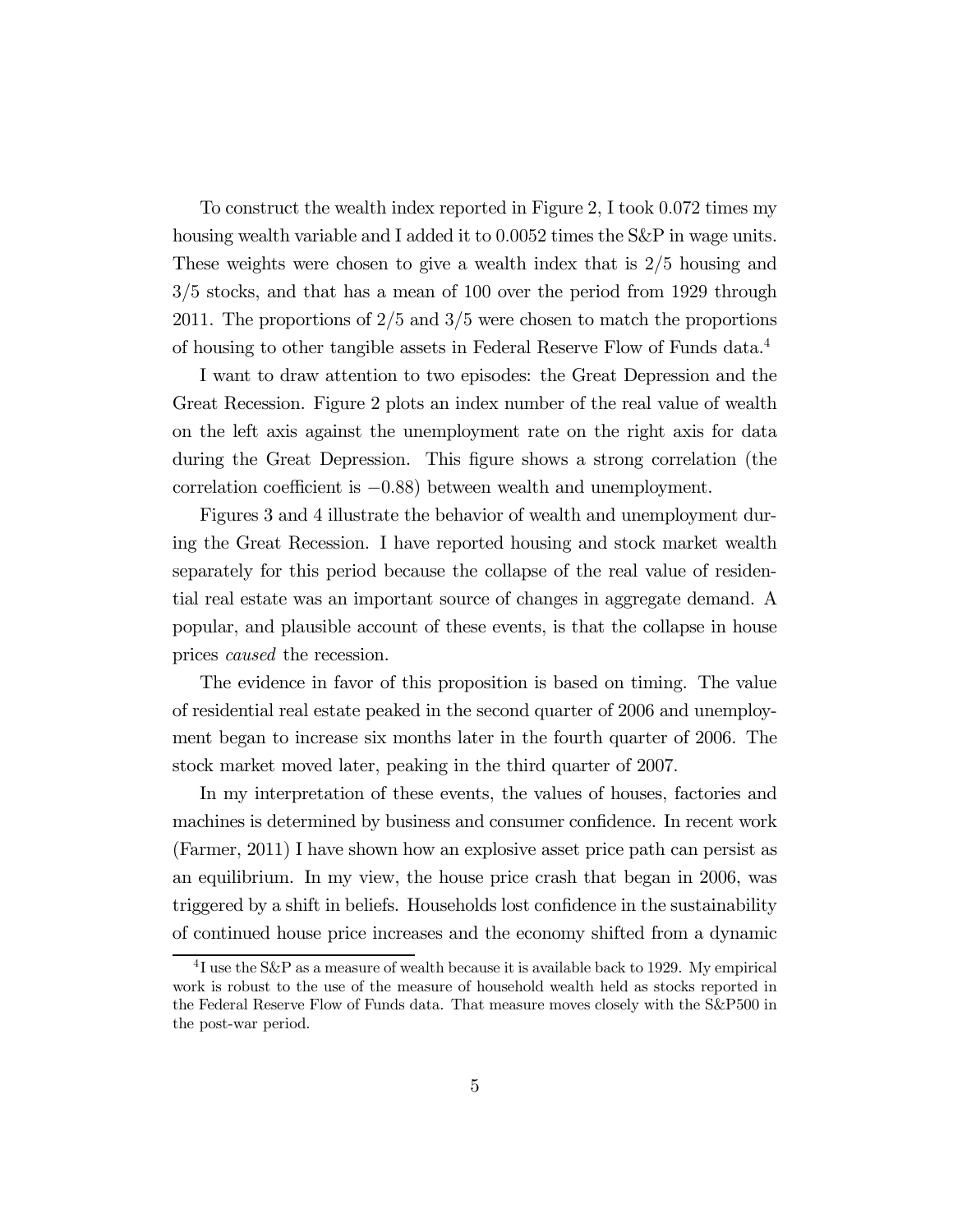equilibrium in which house prices were growing explosively, to a new steady state equilibrium in which house prices are lower and unemployment higher. This new steady state can potentially be sustained for ever.

The fall in the value of residential and commercial real estate triggered a secondary collapse in financial assets whose value was collateralized by real estate wealth. The collapse in financial wealth triggered a stock market crash and households sustained a large drop in permanent income. They responded by increasing their savings and reducing consumption demand. The reduction in demand caused businesses to lay off workers and it triggered a drop in business income that validated the initial collapse in confidence. The 2008 financial crisis was a self-fulfilling prophecy.

# 3 The Stock Market and Unemployment Since WWII

The correlations between wealth and unemployment that I have reported for the Great Depression and the Great Recession are interesting. But a connection between wealth and unemployment that holds only during certain decades is not one that provides a sound basis on which to build an economic theory. We need to investigate more carefully, the connection between wealth and unemployment over a longer time horizon. That is the purpose of this section.

I will focus here on the connection between unemployment and the stock market. Although housing was an important factor in the 2008 recession, house price declines did not precede any of the previous ten post-war recessions and it was not until the stock market began to decline in October of 2007 that the U.S. moved into recession. Stock price movements, on the other hand, show a stable relationship with unemployment over the entire post-war period.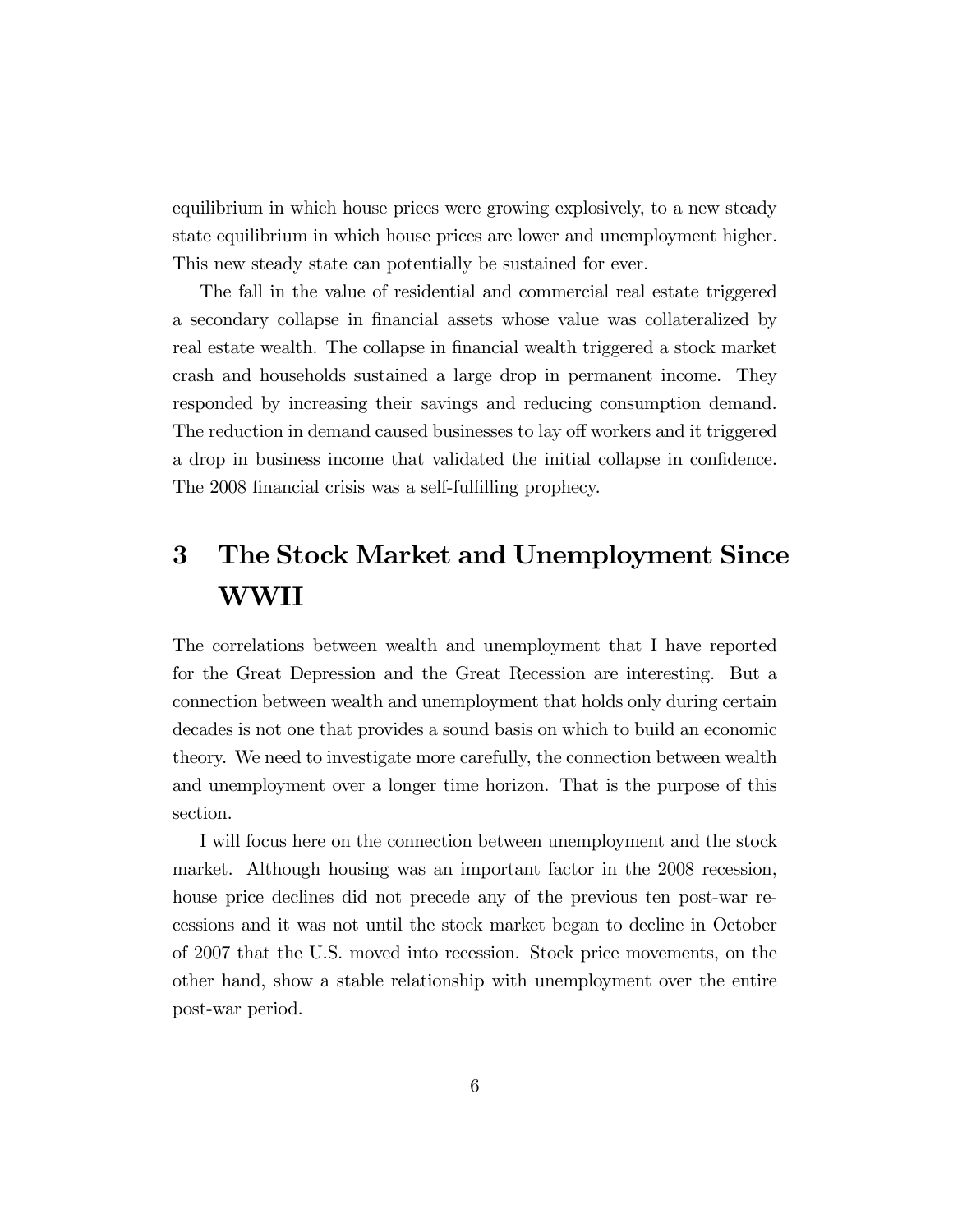

Figure 5: Unemploymant and the Stock Market Since 1953

Figure 5 shows the relationship between unemployment and the stock market from 1953q1 through 2011q1. I have taken the logarithm of the S&P500, measured in wage units, and the logarithm of a logistic transformation of the percentage unemployment rate. These transformations lead to new variables that are unbounded above and below. This an important property since there is evidence that the two transformed variables are nonstationary but cointegrated and in order for a series to be non-stationary it must be able to increase or decrease without limit, independently of its current value.

Table 1 illustrates the results from estimating a bivariate vector autoregression using  $p$  (the logarithm of the S&P500 in wage units) and  $u$  (the logarithm of a logistic transformation of the percentage unemployment rate). The left panel of this table reports regression results for the period from 1953q1 through 1979q3 and the right panel reports results from 1979q4 through 2011q1. Standard errors are in parentheses below each point estimate.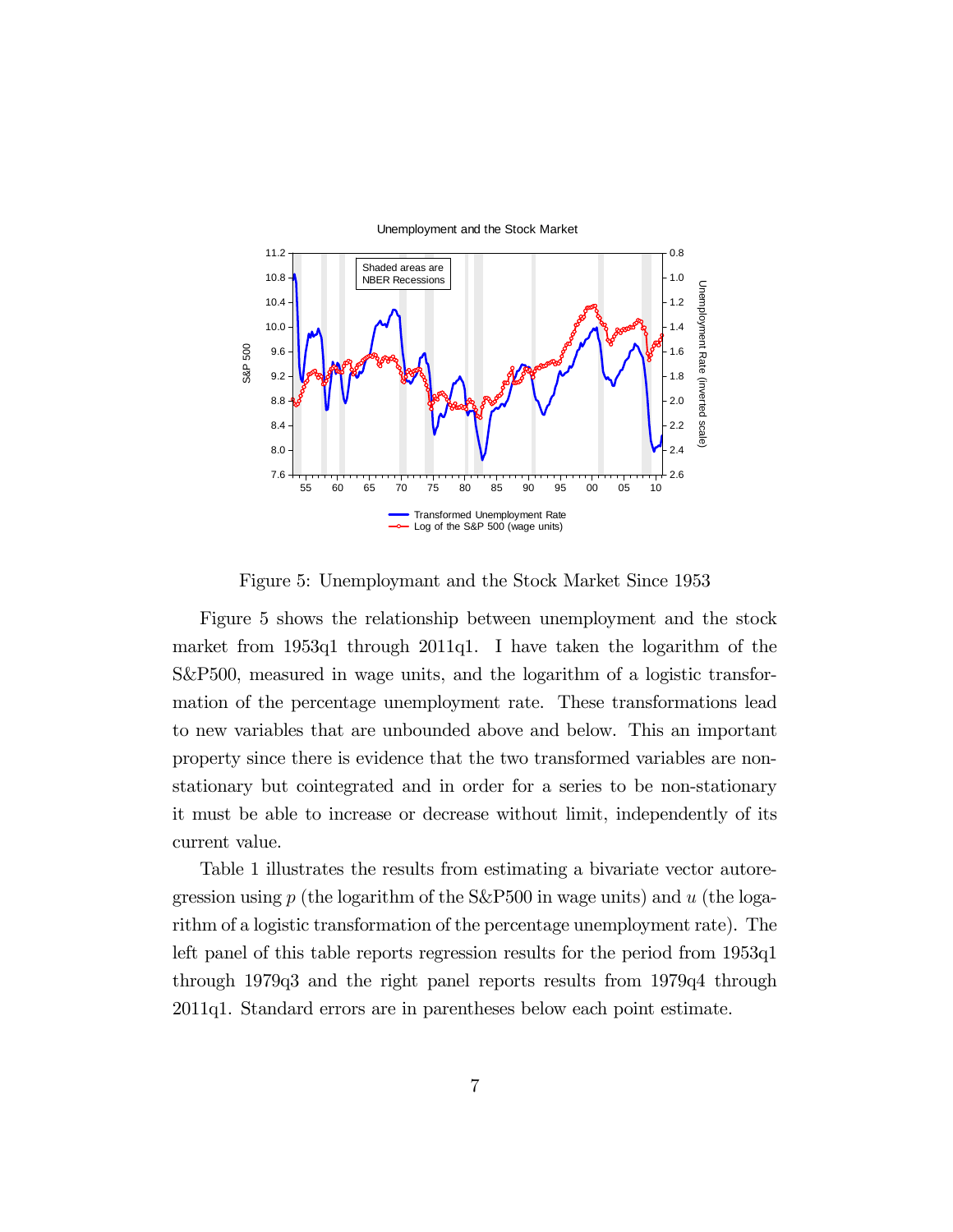|           | 1953q1--1979q3 |         | 1979q4 -- 2011q1 |        |
|-----------|----------------|---------|------------------|--------|
| dependent | р              | u       | р                | u      |
| variable  | Rsq            | 0.99    | Rsq              | 0.96   |
| $p(-1)$   | 1.41           | $-0.33$ | 1.30             | -0.26  |
|           | (0.09)         | (0.10)  | (0.09)           | (0.05) |
| $p(-2)$   | $-0.42$        | 0.27    | $-0.31$          | 0.24   |
|           | (0.09)         | (0.10)  | (0.09)           | (0.05) |
| $u(-1)$   | 0.13           | 1.50    | $-0.05$          | 1.57   |
|           | (0.05)         | (0.07)  | (0.11)           | (0.06) |
| $u(-2)$   | $-0.11$        | $-0.60$ | 0.07             | -0.62  |
|           | (0.04)         | (0.07)  | (0.11)           | (0.06) |
| C         | 0.15           | 0.77    | 0.06             | 0.26   |
|           | (0.22)         | (0.24)  | (0.19)           | (0.11) |
|           |                |         |                  |        |

Table 1: Estimates from a VAR

I broke the data in 1979q3 because there is evidence that many macroeconomic time series behave very differently before and after this date (Beyer and Farmer, 2003, 2007; Clarida, Galí, and Gertler, 2000; Lubik and Schorfheide, 2004; Sims and Zha, 2006). Table 1 shows that instability does not extend to the relationship between unemployment and the stock market. Both equations of this system display remarkable stability before and after 1979. Formal tests reveal that both series can be modeled parsimoniously as integrated series of order 1, connected by a cointegrating equation.

# 4 How to Forecast Unemployment Using Stock Market Data

The equations describing the dynamics of unemployment and the stock market have remained stable for sixty years. This fact has implications for the ability to forecast future unemployment rates. Forecasts in the period after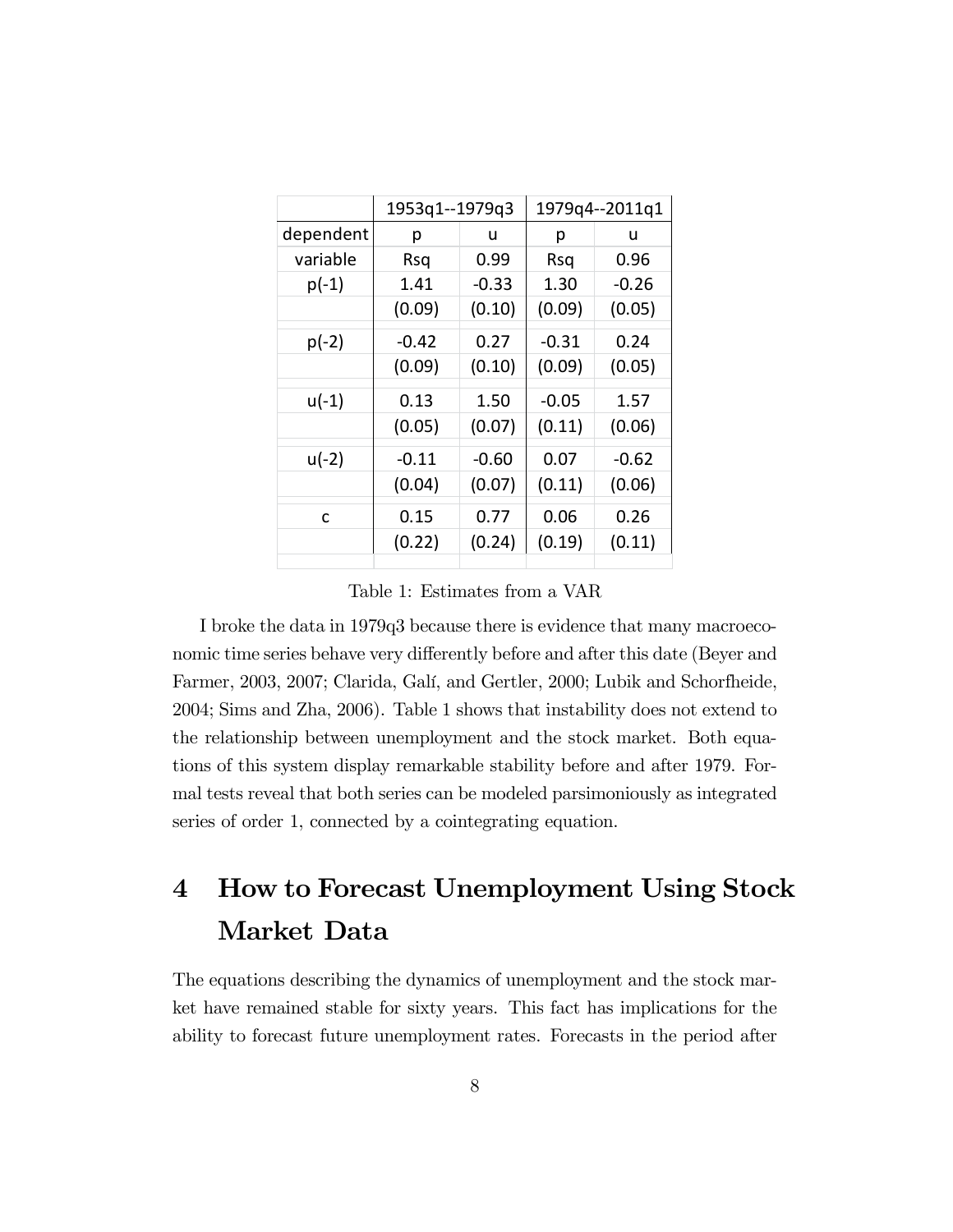1979q3 remain accurate using a forecast equation that was estimated on data from 1953q1 through 1979q3.

$$
u_{t} = u_{t-1} + 0.60\Delta u_{t-1} - 0.27\Delta p_{t-1} + 0.0035
$$
  
\n
$$
(0.06) \qquad (0.10) \qquad (0.0056)
$$
  
\n
$$
- 0.1 (u_{t-1} - 0.62p_{t-1} - 7.4)
$$
  
\n
$$
(0.02) \qquad (0.22)
$$
 (1)

$$
p_{t} = p_{t-1} + 0.13\Delta u_{t-1} + 0.42\Delta p_{t-1} - 0.00095
$$
  
\n
$$
(0.06) \qquad (0.09) \qquad (0.0051)
$$
  
\n
$$
+ 0.0084 (u_{t-1} - 0.62p_{t-1} - 7.4)
$$
  
\n
$$
(0.019) \qquad (0.22)
$$
  
\n(2)

Equations (1) and (2) report the coefficient estimates for the unemployment equation and the stock market equation using data from the first sample. These equations use the information that the series are non-stationary but cointegrated to estimate equations in first differences with a cointegrating equation in levels that enters each equation separately.<sup>5</sup>

Equation (1) shows that changes in the unemployment rate are influenced significantly by the lagged unemployment rate and lagged changes in the stock market. Equation (2) shows that similar behavior applies to the S&P 500. There is evidence of serial correlation in the growth rate of both series. Notice that the point estimate of the coefficient on the cointegrating vector in Equation (1) is significant and equal to  $-0.1$ , implying that unemployment

<sup>&</sup>lt;sup>5</sup>These equations were estimated in Eviews using the methods developed by Johansen (1991).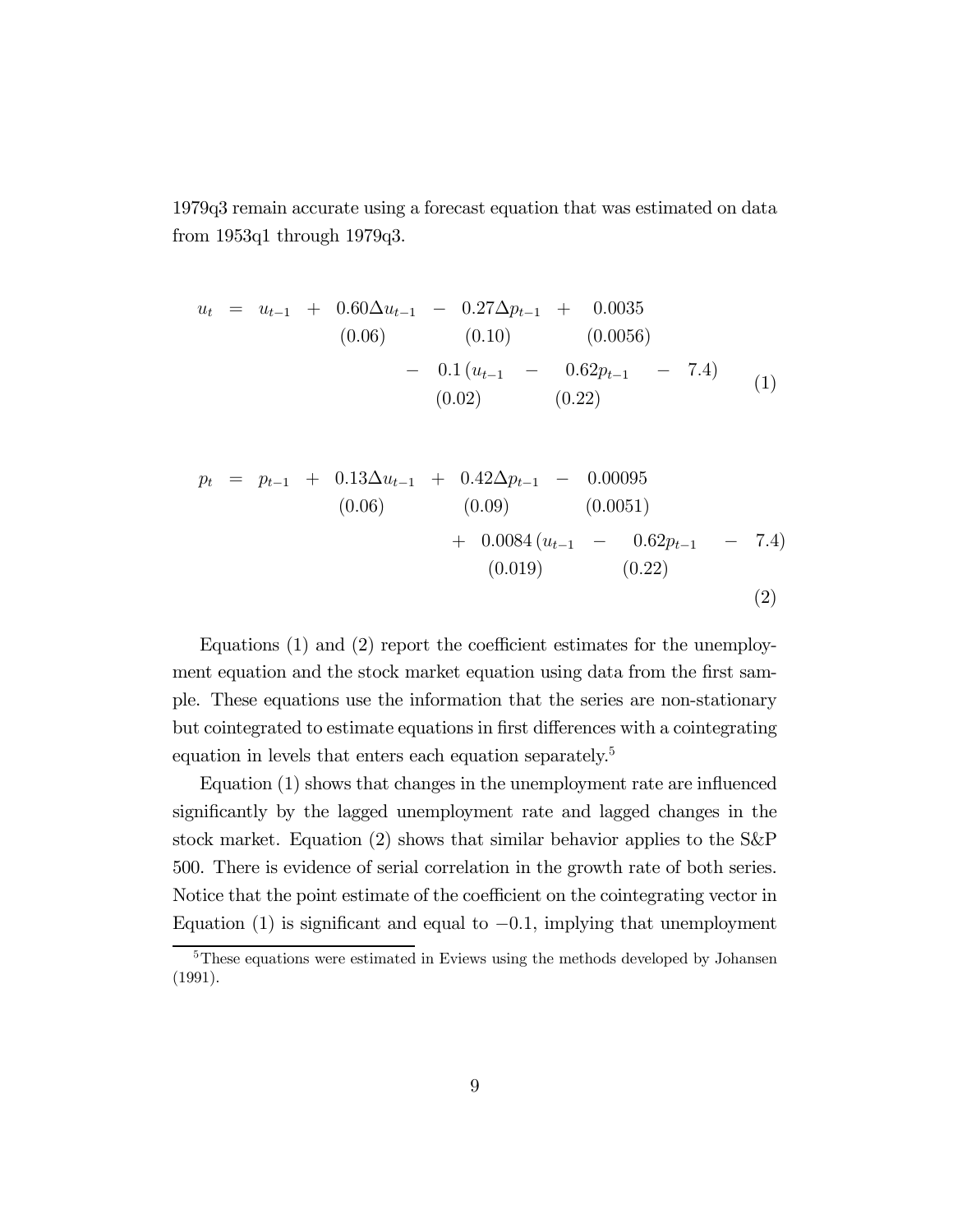returns to the linear cointegrating equation,

$$
u = 0.62p - 7.4,\t\t(3)
$$

at a rate of 10% per quarter. Although unemployment is non-stationary, movements in the unemployment rate are tied to movements in the real value of the stock market.

The same is not true of the stock market which shows no tendency to revert to the cointegrating vector represented by Equation (3). The coefficient on the cointegrating vector in the unemployment equation is five times its standard error. In contrast, the coefficient on the cointegrating vector in the stock market equation is insignificantly different from zero. Nevertheless, Equation (3) constrains the long-run behavior of the system. Random walk variations in the real value of the stock market cause permanent movements in the unemployment rate.



Unemployment and the Stock Market

Figure 6: Forecasting Unemployment

Figure 6 illustrates the importance of the stability of the connection be-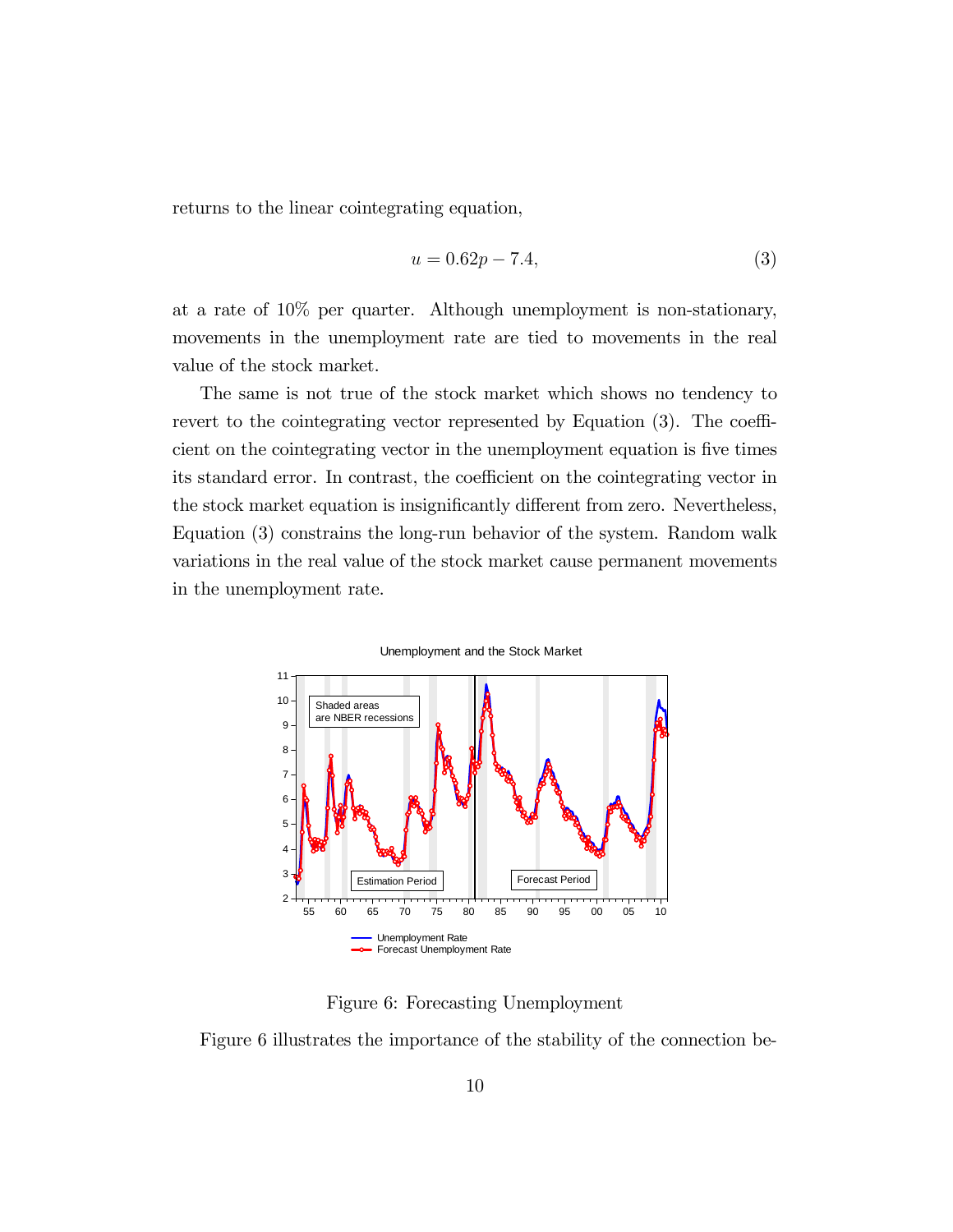tween the unemployment rate and the stock market over time. This figure plots the actual and one-step-ahead forecast values of the unemployment rate.<sup>6</sup> The forecast equation, Equation  $(1)$ , was estimated using data from 1953q1 through 1979q3. Figure 6 demonstrates that the equation from the first period does a remarkably good job of forecasting the unemployment rate over the second period.

# 5 The Stock Market and Unemployment: Three Models Compared

How are we to understand the connection between wealth and unemployment? In this section I will outline three simple models and use a diagram that is suggested by The General Theory to explain each of them.

### 5.1 Classical Economics 101

## 5.1.1 The Classical Model Defined

Consider a model with a large number of identical representative households, each of which lives forever. Households maximize the discounted value of expected utility. Each period the representative household sends a random fraction of household members to the labor market and each of these workers finds a job that pays money wage  $w_t$ . I have added some randomness in labor supply to capture a source of supply fluctuations in employment and GDP.

Households receive utility from the consumption of a unique produced commodity that is manufactured from labor and capital using a Cobb-Douglas technology. There is one unit of non-reproducible capital in the economy. Capital is owned by households and rented to firms for rental rate  $rr_t$ , mea-

<sup>&</sup>lt;sup>6</sup>The forecast is of  $100\bar{u}/(100-\bar{u})$  where  $\bar{u}$  is the unemployment rate in percent. I have transformed back in Figure 6 using the inverse transfromation  $u = 100 \exp(\bar{u})/(100 +$  $\exp{(\bar{u})}$ .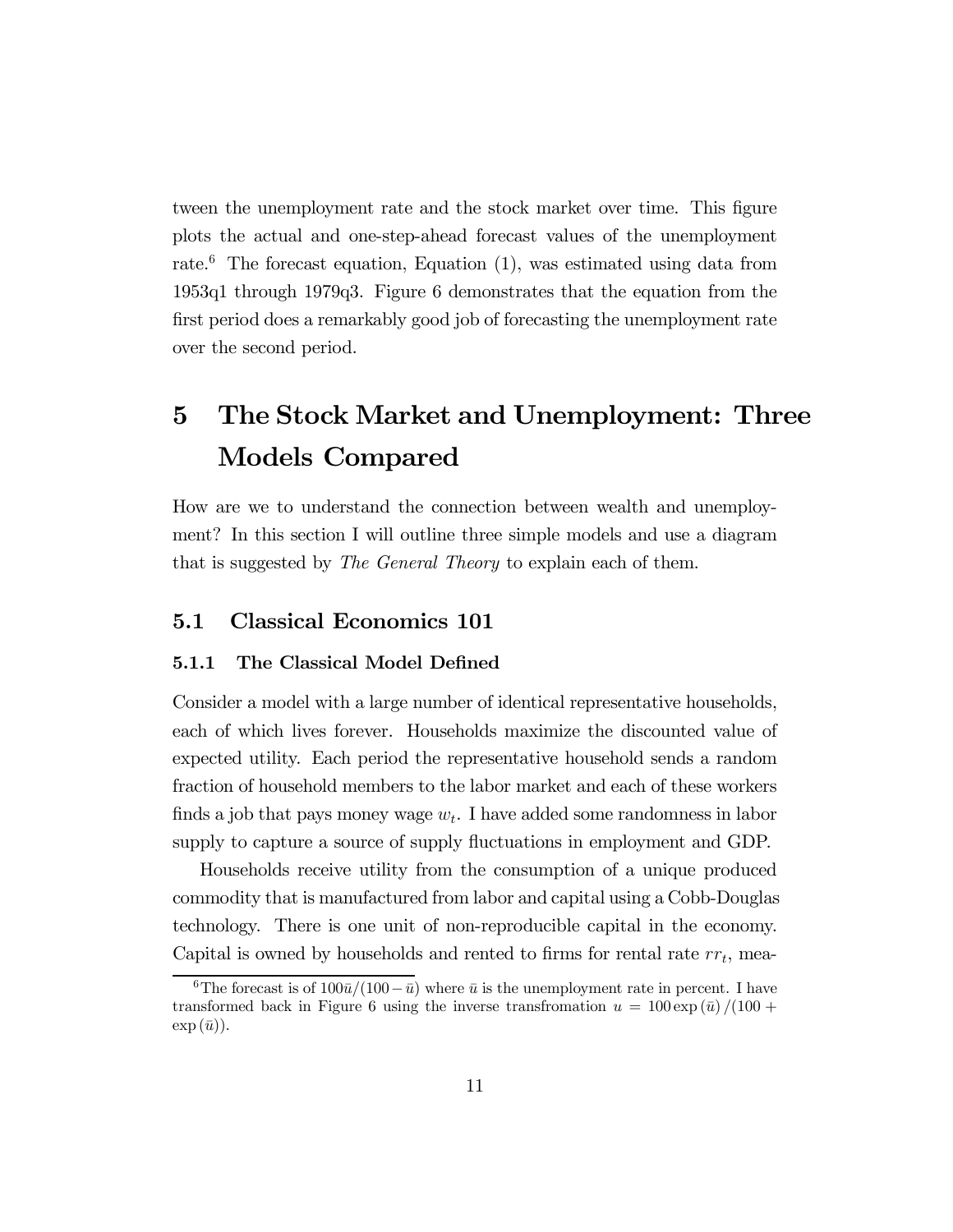sured in dollars. The capital good is traded on an asset market for price  $p_{k,t}$ and the commodity is traded for dollar price  $p_t$ .

On Figure 7, I have graphed two of the equations of this model. The first is the equation

$$
L_t = \exp(a_t), \tag{4}
$$

which determines employment. By assumption employment is entirely governed by variations in labor supply and it appears on Figure 7 as a vertical line.



Employment (% of the Labor Force)



The second equation is the first order condition for the optimal use of labor,

$$
\frac{p_t y_t}{w_t} = \frac{1}{1 - \alpha} L_t,\tag{5}
$$

where  $\alpha$  is capital's share of national income. This equation appears on Figure 7 as an upward sloping line. This is an unusual way of representing the equations of a classical model but I have chosen to draw this picture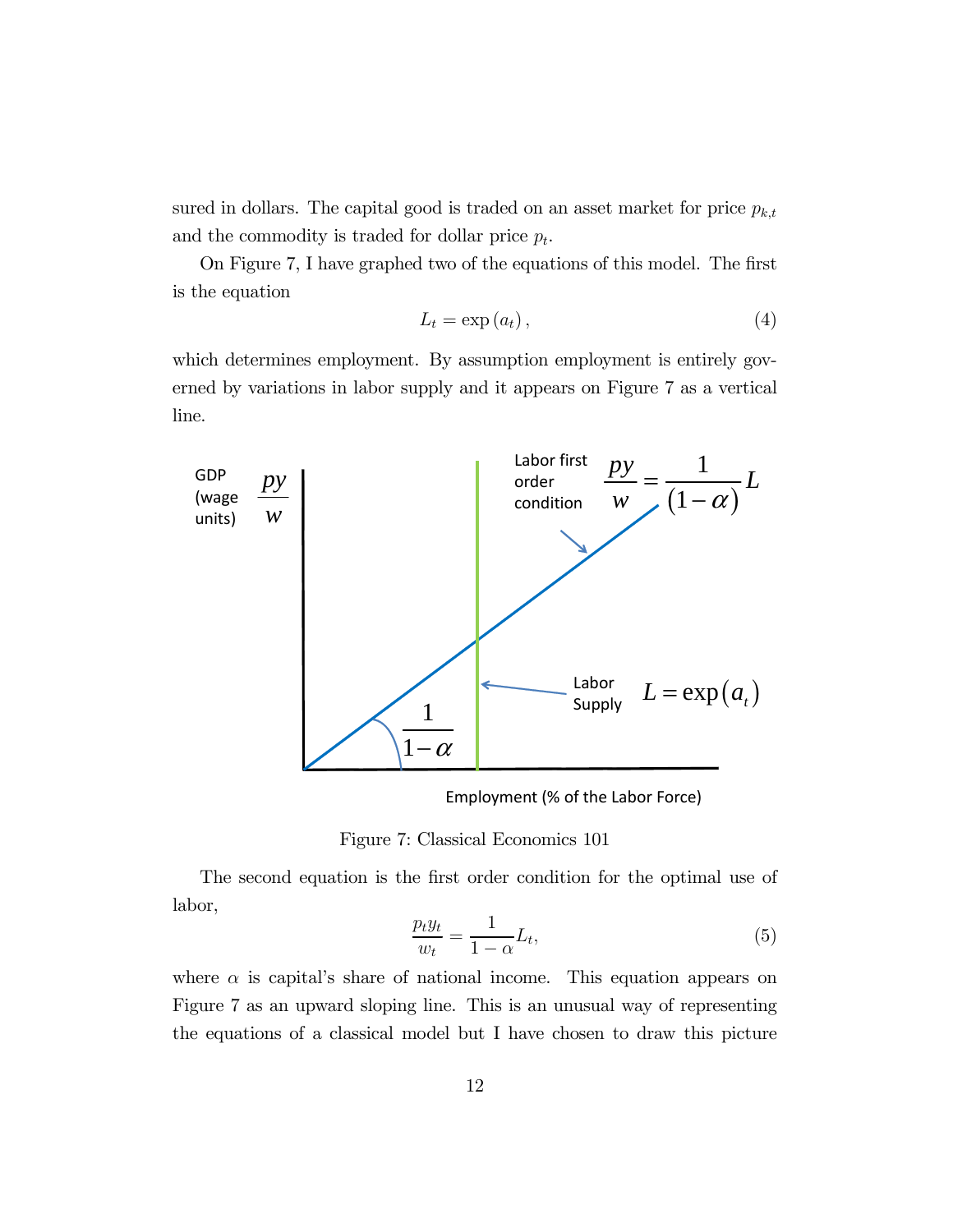because it enables me to make a direct comparison between classical and Keynesian economics.

The concepts of aggregate demand and supply were described by Keynes (1936, Chapter 3) as two curves that plot the value of GDP, measured in wage units, on the vertical axis of a graph and employment, measured in labor hours, on the horizontal axis. Figure 7 makes clear that GDP, measured in these units, is determined by aggregate labor supply.

## 5.1.2 Implications of the Classical Model for Asset Price Movements

I would like to draw attention to one more implication of the classical model; the connection between GDP and wealth. Simple versions of the classical model imply the following asset pricing equation, where  $\theta$  is a parameter that depends on the household's discount rate and on the parameters of technology,

$$
\frac{p_{k,t}}{w_t} = \frac{1}{\theta} \frac{p_t y_t}{w_t}.
$$
\n<sup>(6)</sup>

I have expressed both sides of this equation in wage units by choosing  $w_t$ as the numeraire. A similar pricing equation will hold in any model in which forward looking agents have rational expectations of future prices. But what are its implications for asset price movements?

Suppose that we see a big drop in the value of the stock market. The classical model would interpret that drop as a fall in  $p_{k,t}/w_t$ . What causes the market to crash? In the classical model, the stock market falls in response to a shock to fundamentals. These include preferences, technology and endowments. In this simple version of the classical model, technology and endowments are held fixed and it follows that a depression must be caused by a fall in  $a_t$ .

During the Great Depression, the U.S. unemployment rate climbed from 3% to 24% in the space of three years and it remained above 15% for a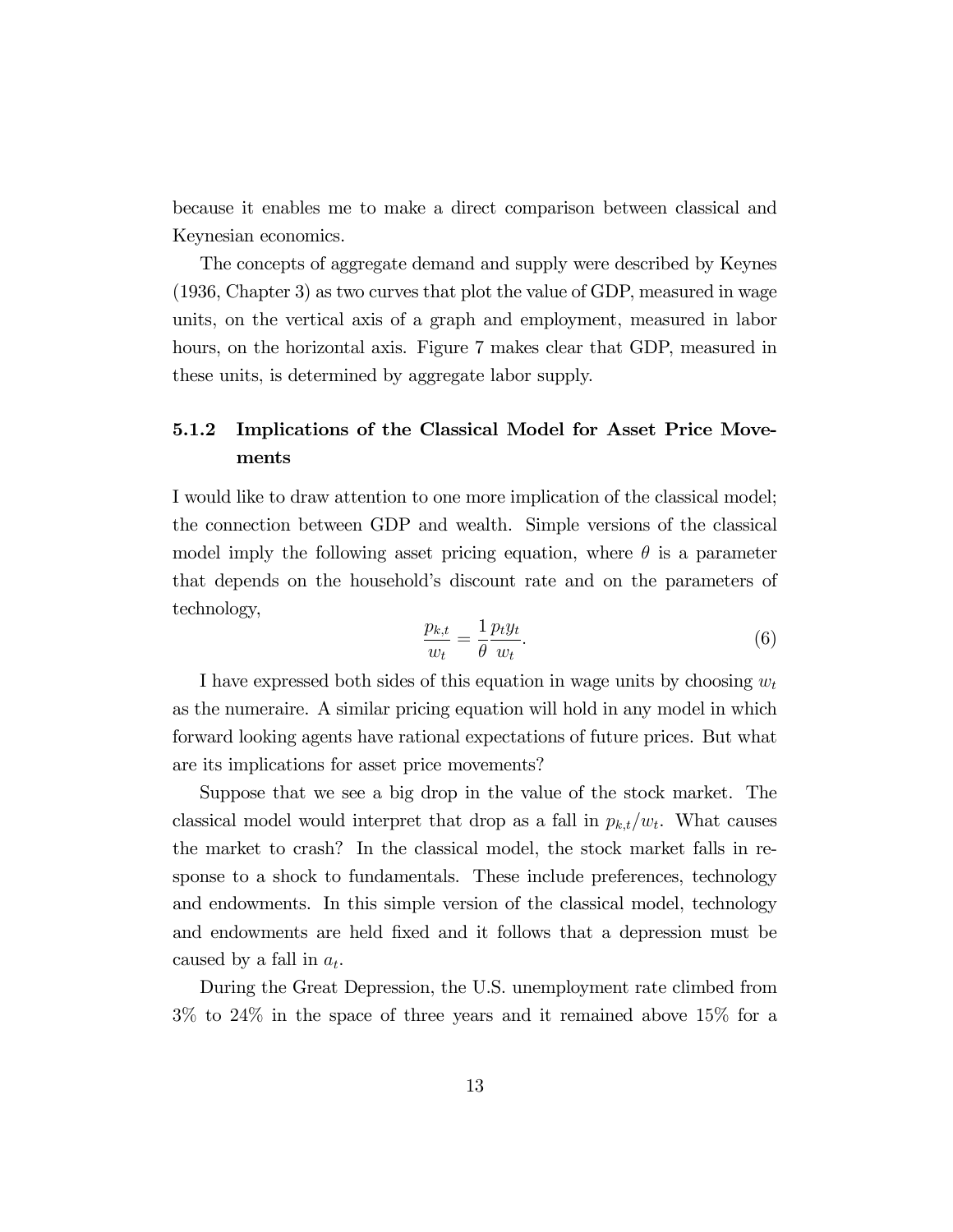decade. It was the implausibility of attributing this situation to a shock to technology, preferences or endowments that caused Keynes to throw out classical economics and to write The General Theory.

## 5.2 Keynesian Economics 101

#### 5.2.1 The Keynesian Model Defined

The Keynesian explanation of the Great Depression breaks GDP,  $Y$ , into three components, consumption  $C$ , investment  $I$ , and government purchases  $G$ .

$$
Y \equiv C + I + G. \tag{7}
$$

Here I am measuring GDP and its components in wage units. Using this normalization, Y is equal to  $py/w$ .

In the simplest formulation of Keynesian theory, investment and government purchases are taken to be exogenous, as represented by equations (8) and (9),

$$
I = \bar{I},\tag{8}
$$

$$
G = \bar{G},\tag{9}
$$

and consumption depends on income,

$$
C = a + bY.\t\t(10)
$$

Finally, Keynes added an inelastic labor supply curve in which each household supplies a fixed number of hours,  $L$ , to the labor market.

In this simple model, labor's share of GDP is a constant fraction,  $1 - \alpha$ . Using the definition of  $Y$  as nominal GDP divided by the wage, this fact implies the following linear relationship between  $Y$  and  $L$ ;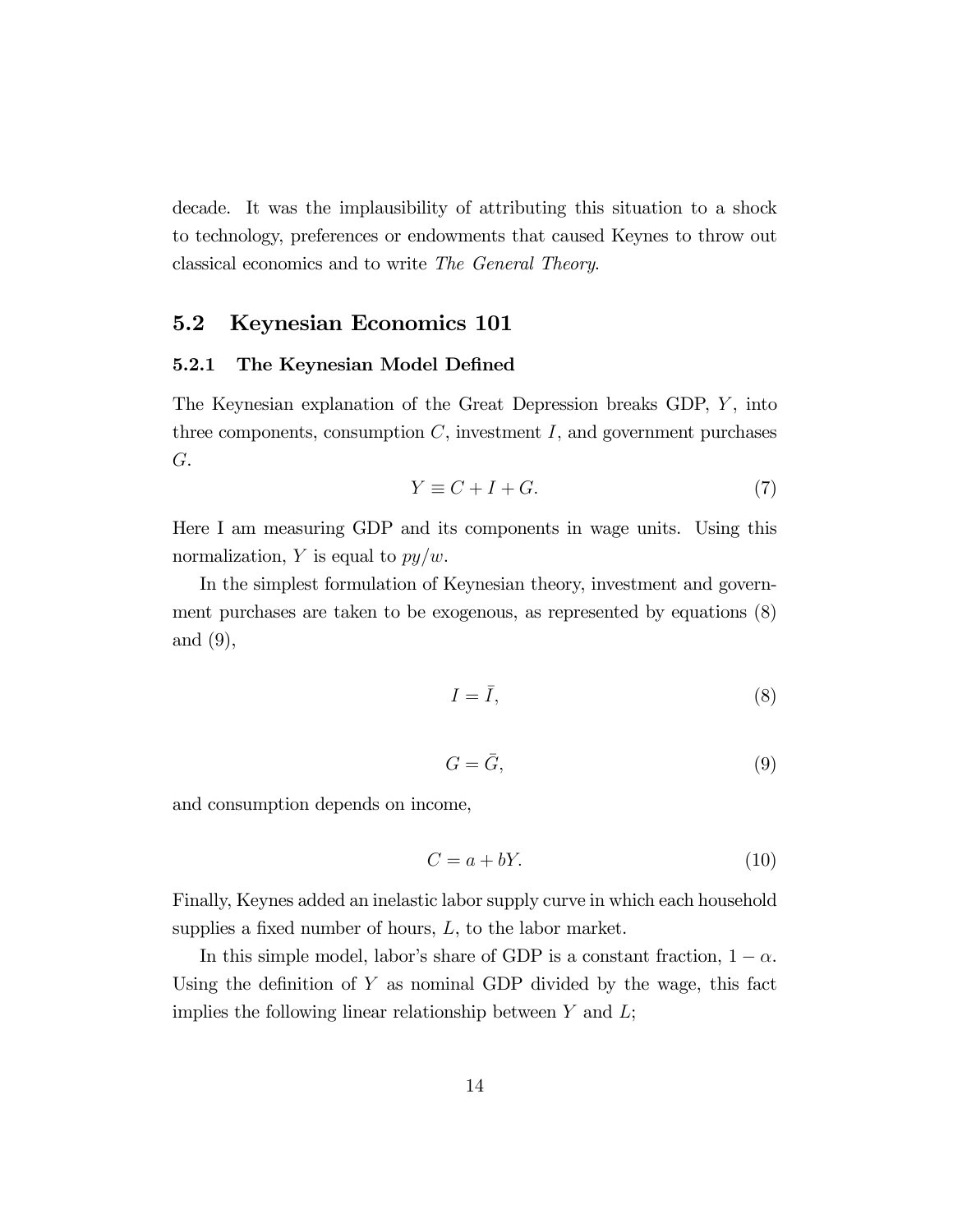$$
Y = \frac{1}{1 - \alpha} L.
$$
\n(11)

In a classical model, equilibrium occurs at the intersection of the short-run and long-run aggregate supply curves. Keynes dispensed with the classical assumption that households are on their labor supply curves. Removing this condition implies that the long-run aggregate supply curve is a benchmark that defines full employment. Equilibrium occurs at the intersection of the short-run aggregate supply curve with the aggregate demand curve and the horizontal distance from this intersection to the long-run aggregate supply curve defines what Keynes called 'involuntary unemployment'.

#### 5.2.2 The Keynesian Explanation of the Great Depression

Keynesians explain the Great Depression as follows. There was an autonomous drop in investor sentiment, caused by animal spirits, that led  $I$ to fall thereby shifting down the aggregate demand curve in Figure 8. This drop in investment led to an increase in the unemployment rate. The way to restore full employment, according to Keynesians, is to increase government purchases to replace the missing investment expenditure.

Notice that Figure 8 contains three curves to determine the two unknowns; employment and GDP. This poses a dilemma which the post-war Keynesians resolved by arguing that although the intersection of aggregate demand and short-run aggregate supply determines employment and real GDP in the short-run, in the long run, price and wage adjustment would cause all three curves to intersect at the same point.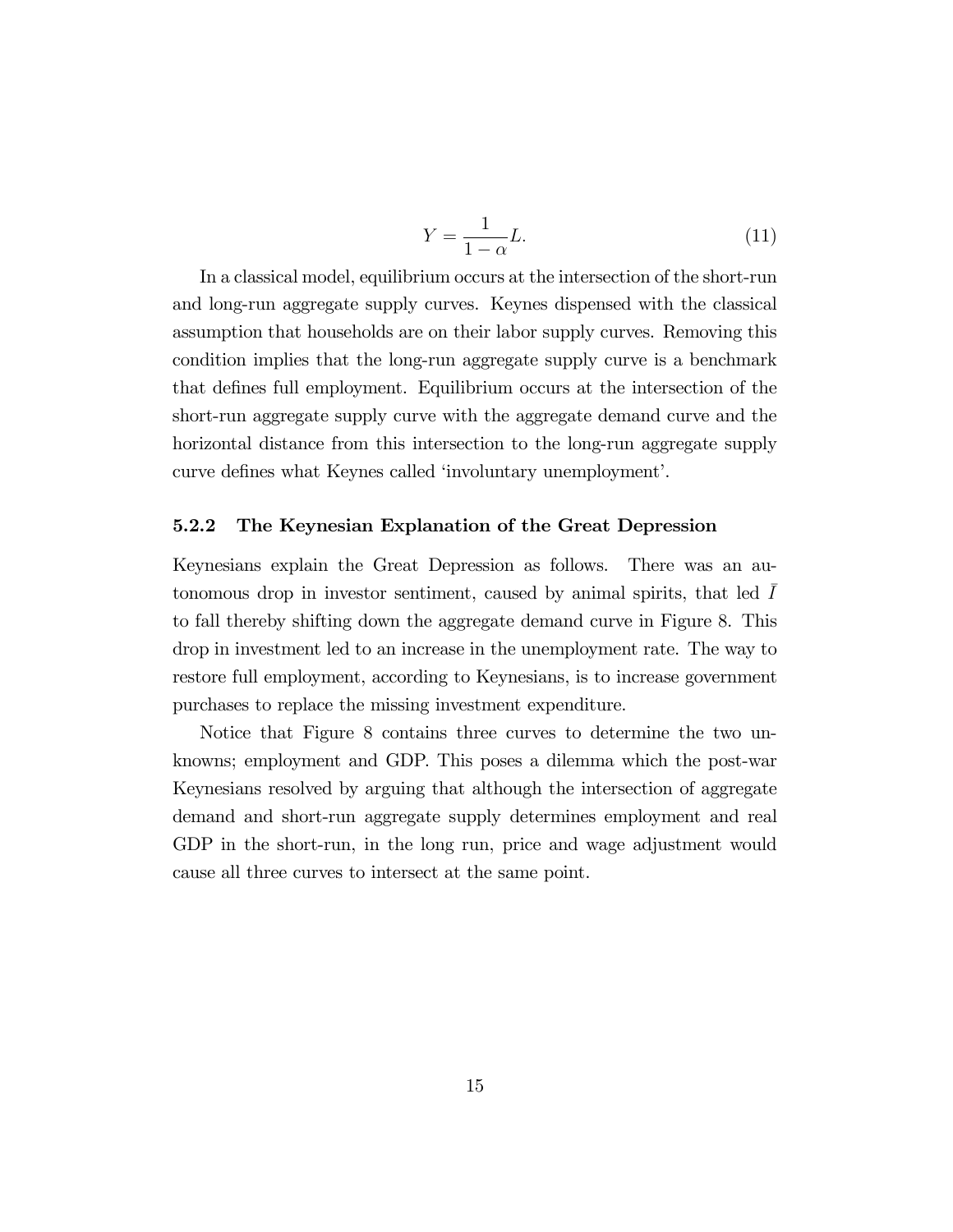

Employment (% of the Labor Force)

Figure 8: Keynesian Economics 101

The adjustment to full employment, according to the Keynesians, comes about through an upward shift of the aggregate demand curve caused either by an increase in investment expenditure or as a wealth effect on consumption.<sup>7</sup> In either case, eventually, aggregate demand would intersect the aggregate supply curve at full employment. I have labeled this as "long-run aggregate supply" on Figure 8.

If the system is eventually self-adjusting then why would the government need to intervene? The Keynesians argued that the price adjustment required to restore full employment might take a very long time and would likely involve considerable lost output if unemployment were to remain high for an

 $7$ The mechanics of adjustment is explained in intermediate economics textbooks, see for example, Mankiw (2010). In "normal times" it involves a response of investment to perceived changes in the real rate of interest. In periods when the interest rate is effectively zero (as it is in the current recession) this mechanism may be ineffective. There is, however, an alternative adjustment mechanism that operates through a wealth effect on consumption. This effect was pointed out by Don Patinkin in his seminal work, Money Interest and Prices (1956), but it originated with Pigou's (1943) article in the Economic Journal.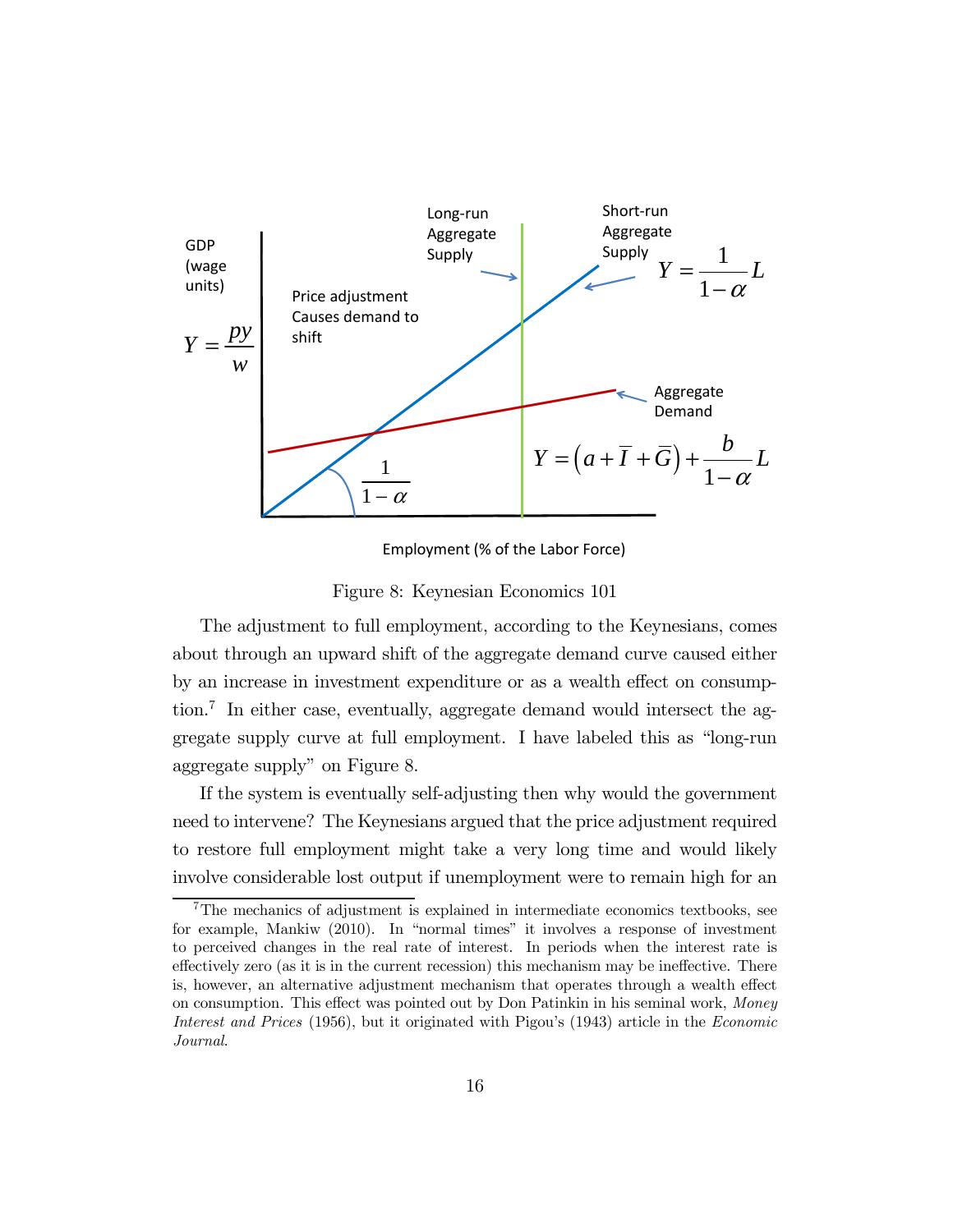extended period. A more effective remedy would be for government to replace the lost investment by increasing government expenditure. This would shift up the aggregate demand curve on Figure 8 and restore full employment more quickly.

### 5.3 Farmerian Economics 101

#### 5.3.1 Farmerian Economics Defined

In a series of recent papers Farmer (2009, 2010a, 2011) I have reinterpreted The General Theory by going back to the classical model and adding an explicit theory of search. In that work I showed that, in a search market, firms face an externality that alters the production function of an individual firm. Suppose, for example, that output is produced by many firms each operating the technology

$$
y = A L^{1-\alpha} K^a,\tag{12}
$$

where  $y$  is output in physical units,  $K$  is capital,  $L$  is labor and  $A$  is a productivity parameter. I showed in Farmer (2009), that labor market search implies that the productivity parameter  $A$ , is related to aggregate employment by the following expression,

$$
A = \left(1 - \bar{L}\right)^{1 - \alpha},\tag{13}
$$

where  $(1 - \bar{L})$  is the aggregate unemployment rate. All other aspects of my model look very neoclassical. Profit maximizing firms take wages and prices as given, but their productivity depends on aggregate labor market activity.

Standard models of search assume that, when a firm meets a worker, they bargain over the wage.<sup>8</sup> I see no reason to add this equation to the model and instead, I replace the Nash-bargaining equation by the assumption

<sup>8</sup>See, for example, the survey of search literature by Rogerson, Shimer, and Wright (2005).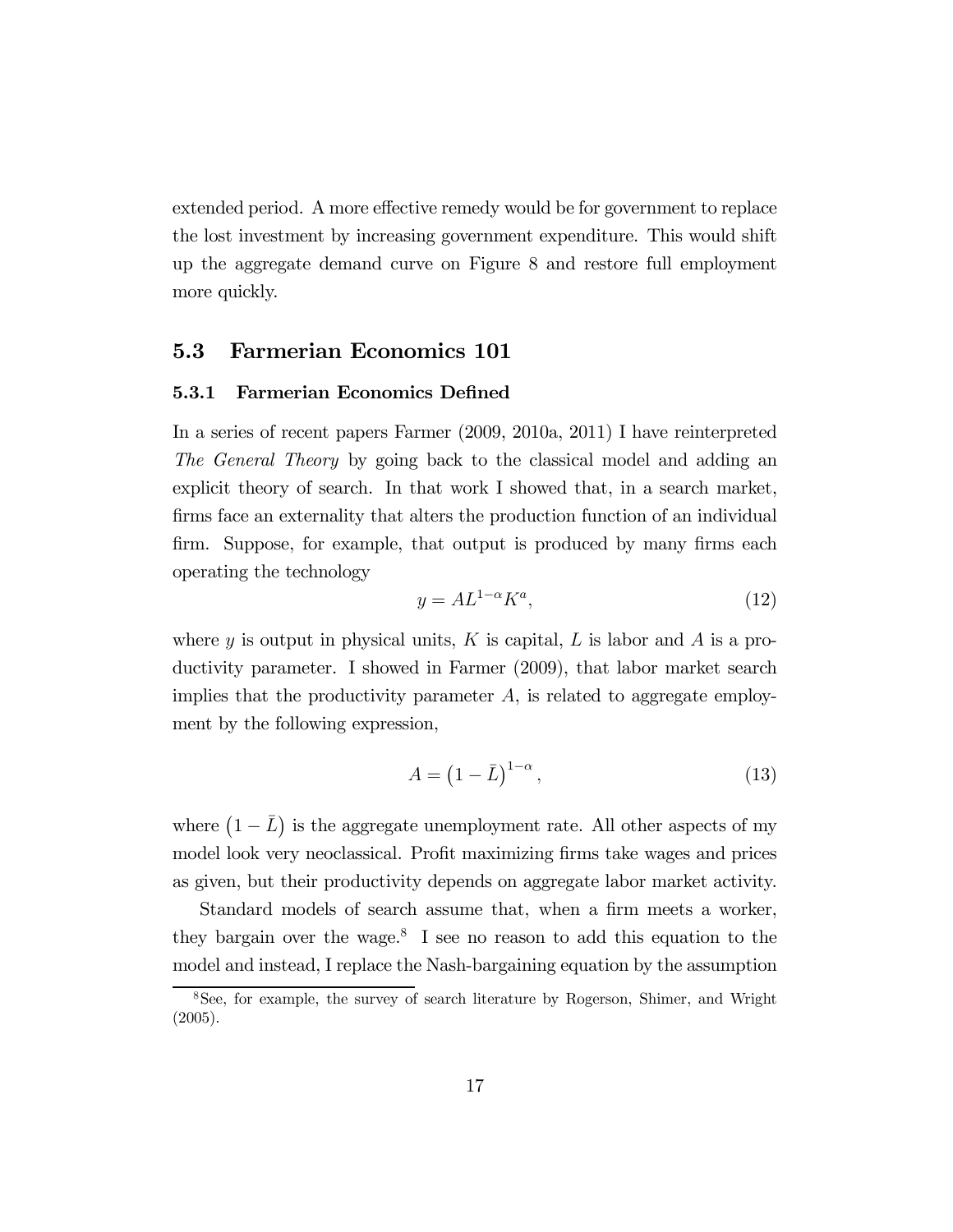that employment is demand determined. Firms sell as much output as is demanded. By dropping the Nash-bargaining equation I arrive at a model in which any unemployment rate is consistent with profit maximizing behavior and rational forward looking households.

#### 5.3.2 Closing Farmer's Model with a Belief Function

The model I have developed can be closed in a number of ways. In most of my work, I have used the representative agent assumption and it is that way of closing the model that I have depicted in Figure 9.





Figure 9: Farmerian Economics 101

Since the asset pricing equation holds in my work, as it does in the classical model, there is a connection between the value of asset prices and aggregate GDP. I have depicted that relationship in Figure 9 as a horizontal line whose position depends on the value of the stock market. Equation (14)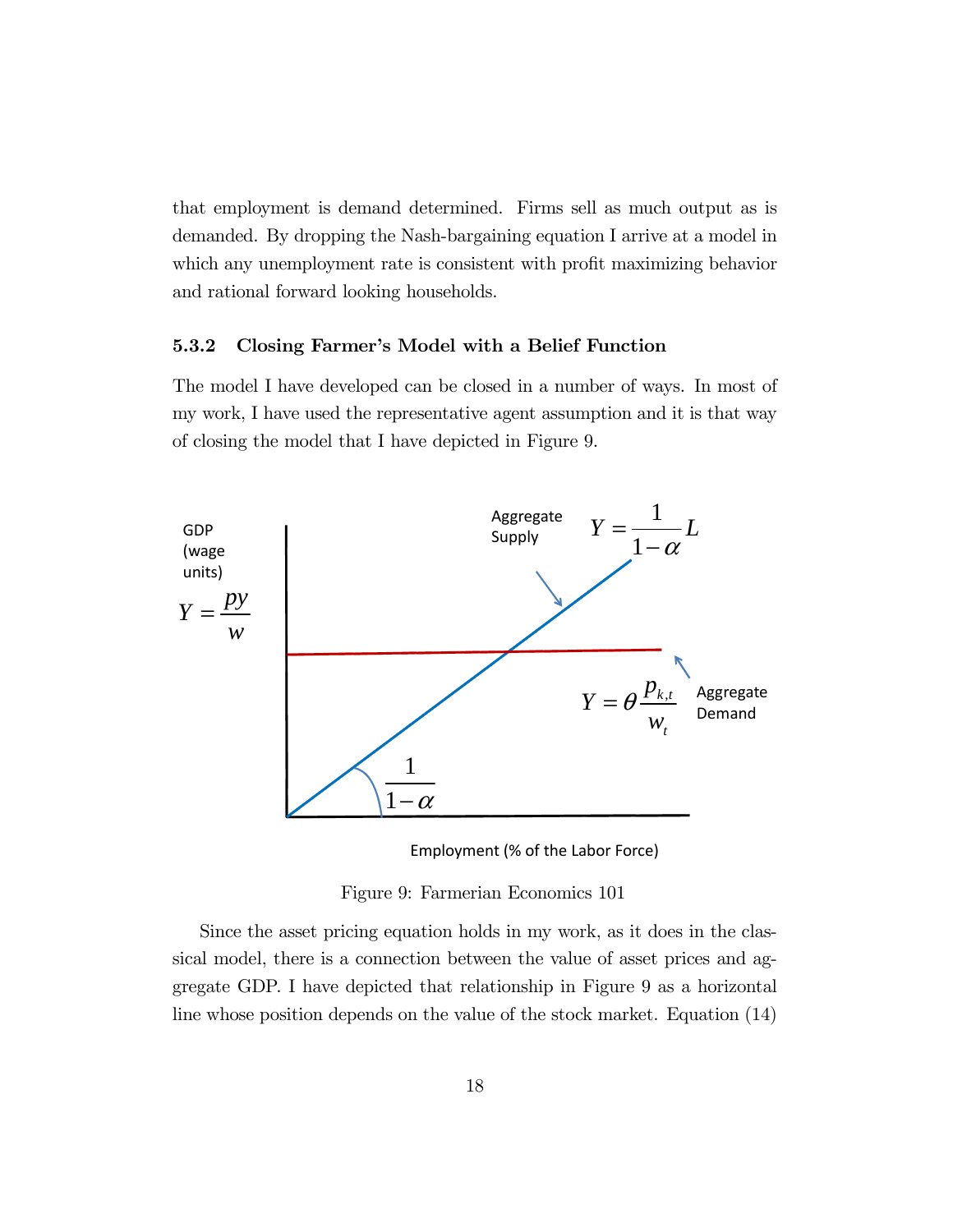captures that connection.

$$
Y_t = \theta \frac{p_{k,t}}{w_t}.\tag{14}
$$

Although Equation (14) is identical to Equation (6) from the classical model, in my work the direction of causation is reversed. Whereas in the classical model,  $Y_t$  determines  $p_{k,t}$ , I assume instead that asset prices evolve independently and are driven by self-fulfilling beliefs. I model the evolution of those beliefs with an equation that I call the belief function.

A simple form of the belief function that is consistent with the estimates I reported in Equation (2) is described in equations (15) and (16).

$$
E_t\left[\frac{p_{k,t+1}}{w_{t+1}}\right] \equiv X_t,\tag{15}
$$

$$
\log X_t = \log X_{t-1} + f\left(\Delta U_{t-1}\right) + \varepsilon_t. \tag{16}
$$

In these equations,  $X_t$  represents beliefs about the future real value of the stock market. This variable is highly persistent and shocks to  $X_t$  are permanent. My formulation of the belief function also allows feedback from the observed unemployment rate  $U_{t-1}$  to influence beliefs. The term  $\varepsilon_t$  represents a random shock to beliefs that arises from the animal spirits of market participants.

#### 5.3.3 The Belief Function and Rational Expectations

It is important to recognize that Equation (15) is not an alternative to the rational expectations assumption. It is in addition to it. The rational expectations assumption is captured by equations (17) and (18),

$$
\frac{p_{k,t}}{w_t} = E_{t-1} \left[ \frac{p_{k,t}}{w_t} \right] + w_t,
$$
\n(17)

$$
E_{t-1}[w_t] = 0.\t\t(18)
$$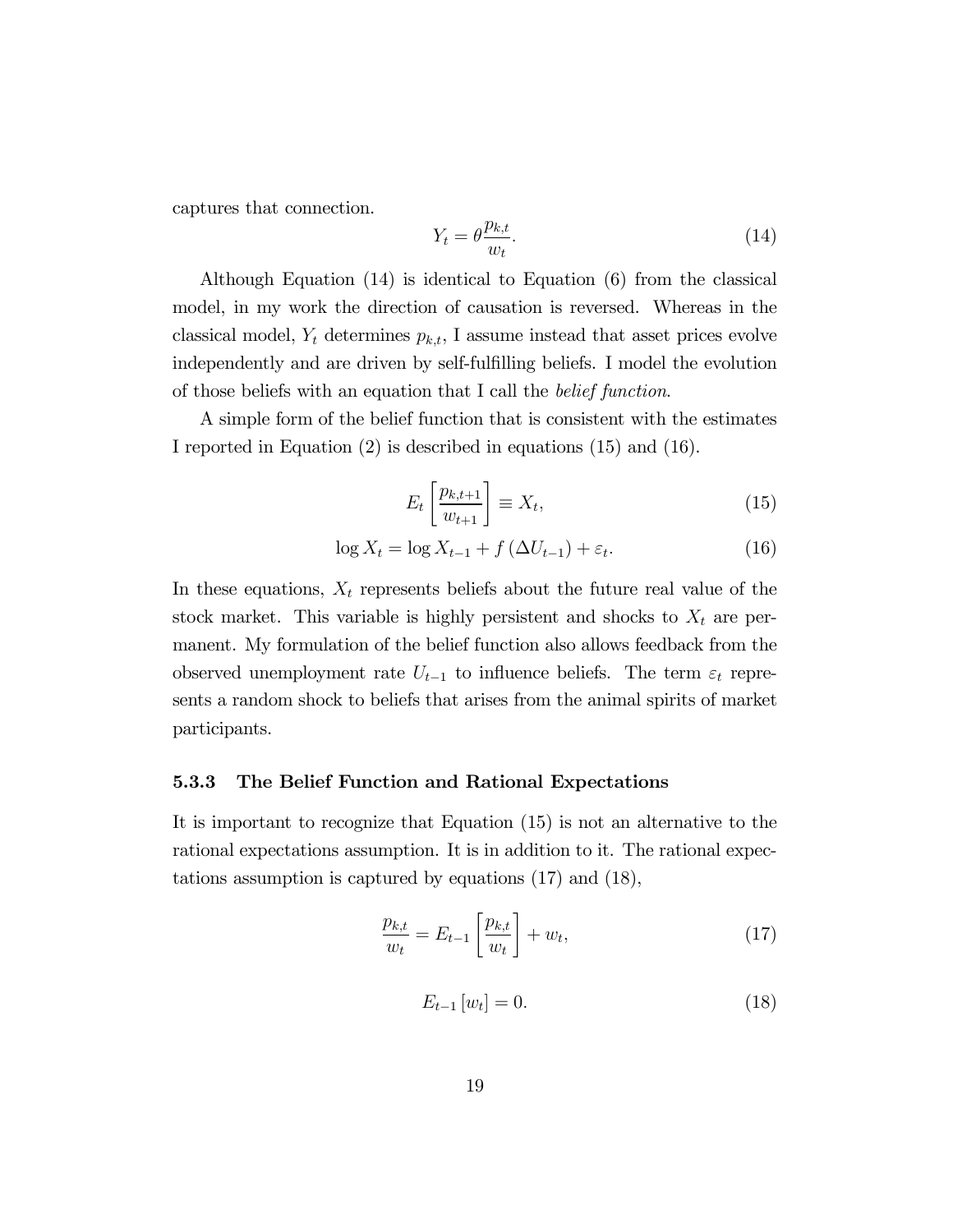The term  $\varepsilon_t$  that enters Equation (16) is a *fundamental* shock to beliefs whereas  $w_t$  is a non-fundamental forecast error. In a rational expectations equilibrium,  $w_t$  will be a function of  $\varepsilon_t$  as shocks to beliefs about the future value of the stock market cause the  $t-1$  expectation of  $p_{k,t}/w_t$  to deviate from its realization.

#### 5.3.4 Farmer's Model Compared to Keynesian Economics

The diagram that I have called Farmerian Economics 101 looks remarkably like the Keynesian diagram, Figure 8. It differs in two critical respects. First, I have not represented the vertical full employment line on Figure 9 since it plays no role in my explanation of events. My work explains high and persistent unemployment as an *equilibrium* phenomenon. There is an optimum unemployment rate that is achieved by allocating workers between the activities of search and production.<sup>9</sup> But there is no tendency for the model to converge back towards this optimal unemployment rate and it does not make sense to talk about the *natural rate of unemployment*.

The second difference of my model from Keynesian economics is that the position of the aggregate demand curve does not depend on government expenditure. It depends on the value of the stock market. I have chosen that way of closing the model because my reading of the empirical evidence is that private consumption is crowded out by government purchases. When the government spends more, households spend less. In Farmerian economics, no amount of government fiscal stimulus can permanently restore full employment.

The word "permanently" is an important qualifier. I am not asserting that fiscal stimulus is always ineffective. In joint work with Dmitry Plotnikov (Farmer and Plotnikov, 2010), we showed that a temporary unanticipated fiscal stimulus can reduce unemployment in the short run. But it cannot solve the long-term problem. That requires private agents to revise their

 $9$ For the details of this argument, see Farmer (2009).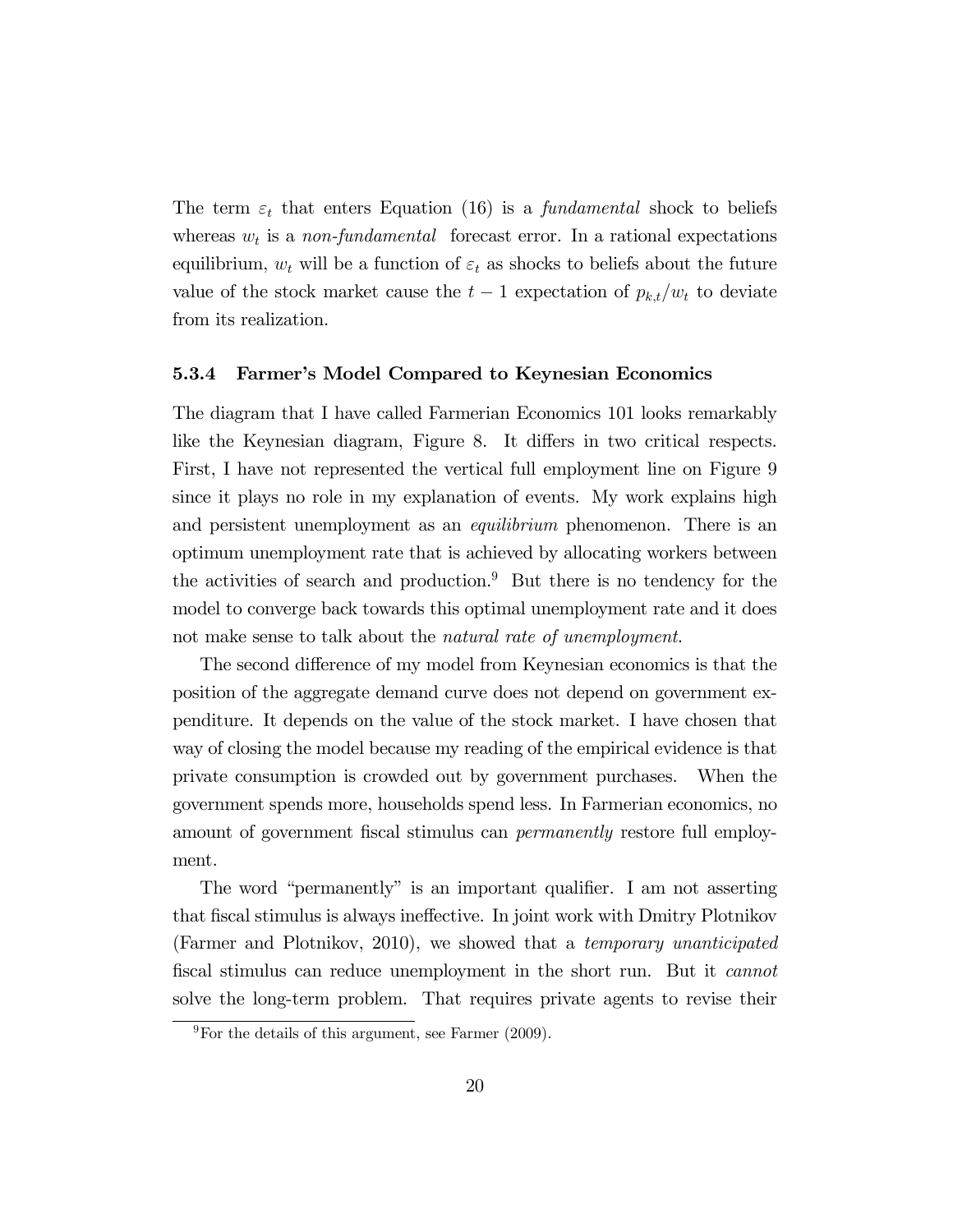forecasts of the values of houses, factories and machines. The key to restoring full employment is to increase the real value of wealth and, in my view, that can and should be achieved through direct government intervention in the stock market.

# 6 Why I am Not a Classical Economist

The fact that there is a relationship between unemployment and the value of the stock market does not imply that this relationship is causal. It is difficult, if not impossible, to disprove the thesis that the stock market is simply accumulating the knowledge of market participants. According to one classical interpretation of events that led to the Great Recession, traders in 2008 foresaw that there would be a big drop in dividend payments to private companies as a consequence of high future unemployment. The anticipated increase in unemployment was caused by a change in the regulatory environment which, it is asserted, became much more hostile to business following the Lehman bankruptcy.

That account is implausible. The change in the regulatory framework since 2008 does not seem large enough to account for a permanent increase in the unemployment rate of 5%. It is true that politicians in the U.S. and Europe have added to the uncertainty, but the magnitude of the drop in employment is hard to square with the explanation that firms are concerned about possible future tax increases or the fear of an increase in bureaucratic red tape.

An alternative explanation of the crisis that is widely held by central bankers is that firms are liquidity constrained.<sup>10</sup> It was the liquidity constraint explanation of the recession that caused central banks throughout the world to flood the financial system with cheap money. As a direct conse-

 $10$ This view has dominated Fed policy since the inception of the crisis. See for example, the speech by Chairman Bernanke (2008).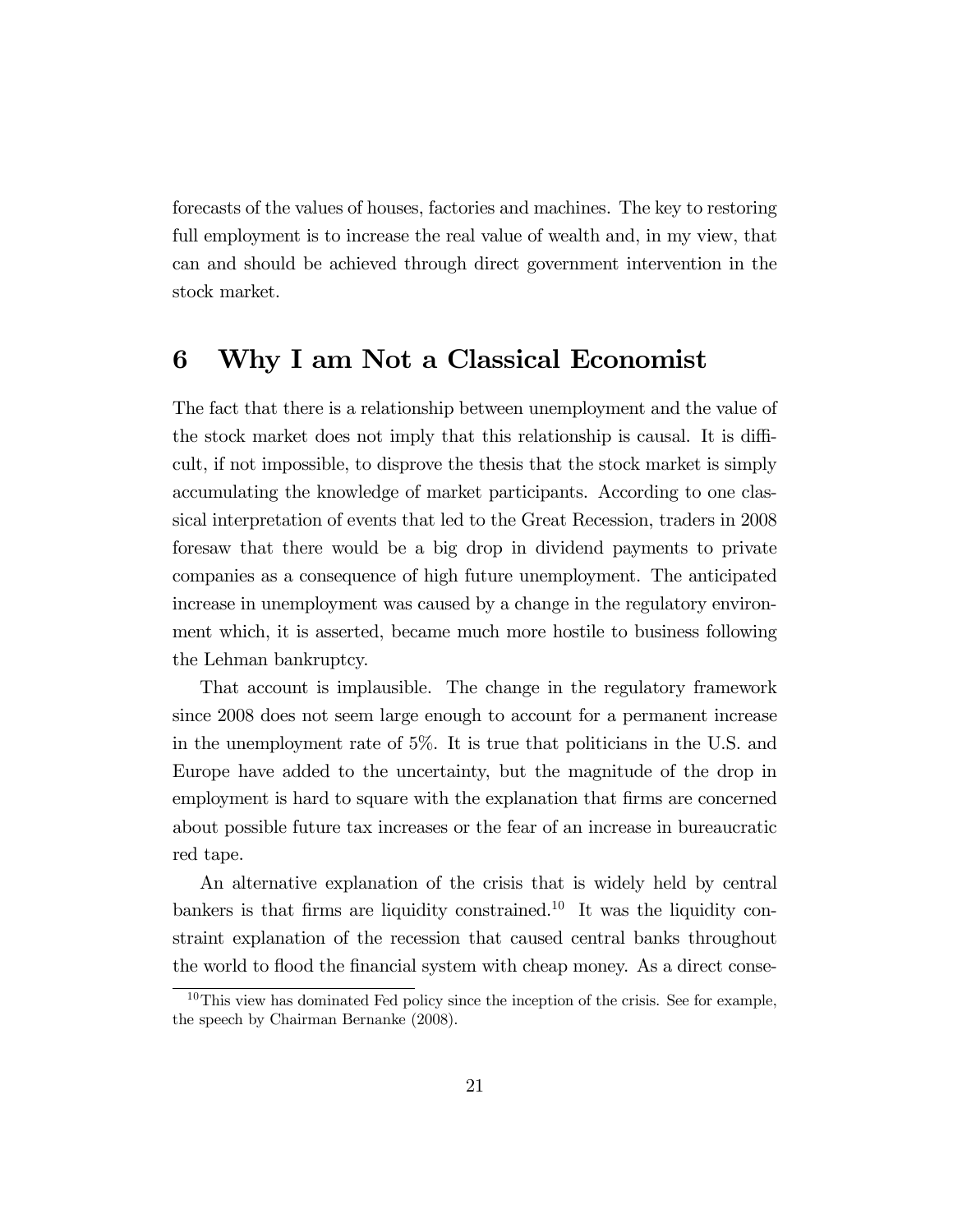quence of Fed policy, U.S. businesses are now awash with credit and commercial banks are holding in excess of \$2,000b in excess reserves with the Federal Reserve. In light of these facts, it seems unlikely that the unavailability of credit is currently constraining U.S. corporations from creating jobs.

# 6.1 The Stock Market Crash of 2008 Caused the Great Recession

I believe that there is an alternative more credible explanation of the connection between stock market wealth and unemployment in which an apparent liquidity crisis is a symptom, rather than the cause of the recession. That explanation involves the shift from a high employment to a low employment equilibrium as households and firms re-evaluated their beliefs about the value of U.S. wealth.



GDP and Unemployment

Figure 10: GDP and Unemployment

To make the case that a drop in stock market wealth can cause an increase in the unemployment rate, there must a be a plausible transmission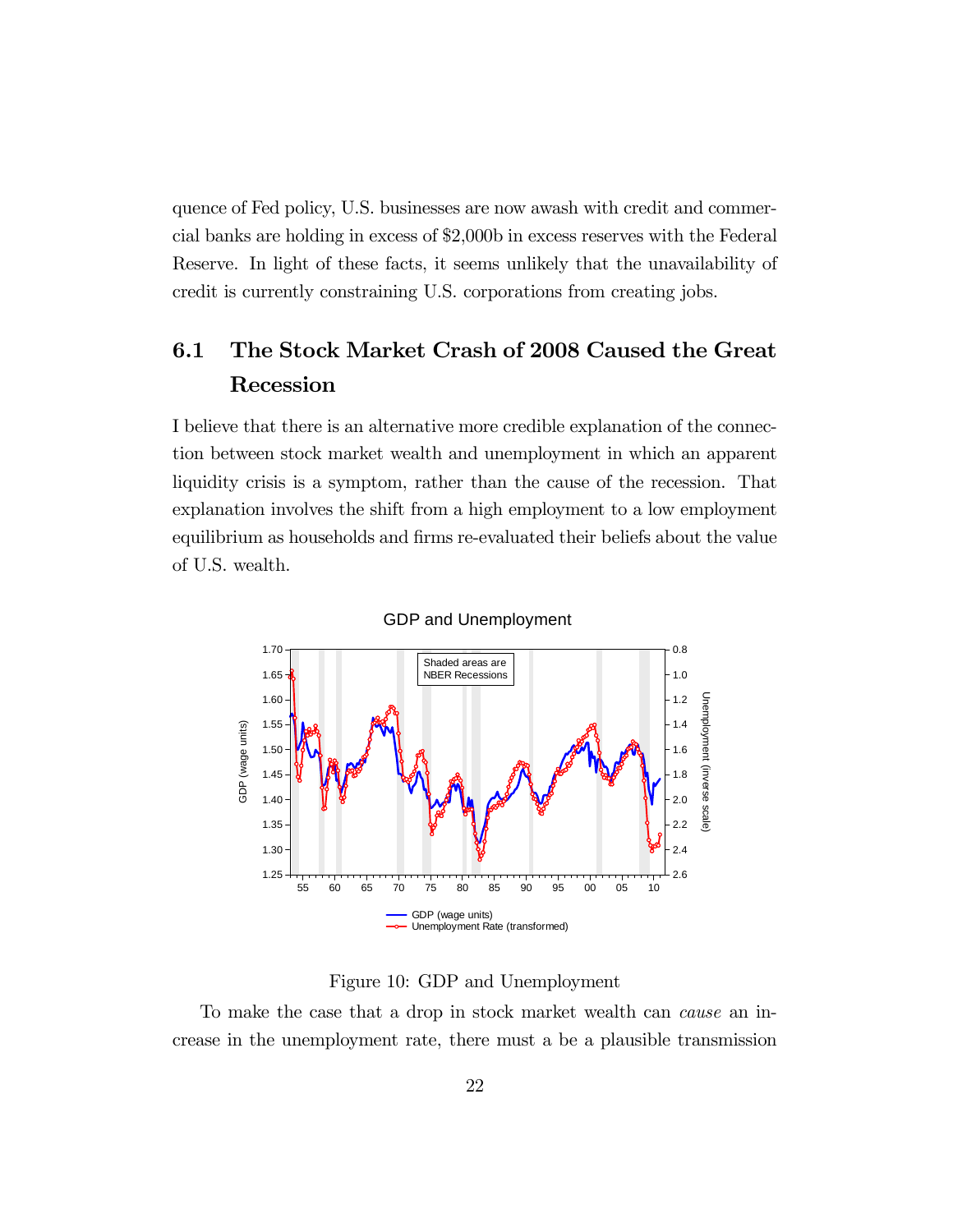mechanism from one to the other. In my work, that mechanism operates through aggregate demand.

Keynesians draw attention to Okun's law; a relationship between detrended real GDP and the unemployment rate. Figure 10 depicts Okun's law for post-war data. It plots GDP measured in wage units and the log of a logistic transform of the unemployment rate for the period from 1953q1 to 2011q1.

In Farmerian economics, Okun's law holds in the data because movements in the unemployment rate are caused by movements in aggregate demand. It is the empirical counterpart of the aggregate supply curve in Figure 9. To construct an explanation of the causes of unemployment we must build a theory of how each of the components of aggregate demand moves over time.



Consumption and Wealth

Figure 11: Consumption and Wealth

In a closed economy, GDP consists of consumption, investment and government purchases.<sup>11</sup> Although there is some evidence of a high frequency

 $11$  Even a large economy like the U.S. is not closed. But the size of net exports is relatively small and I will ignore them in this discussion.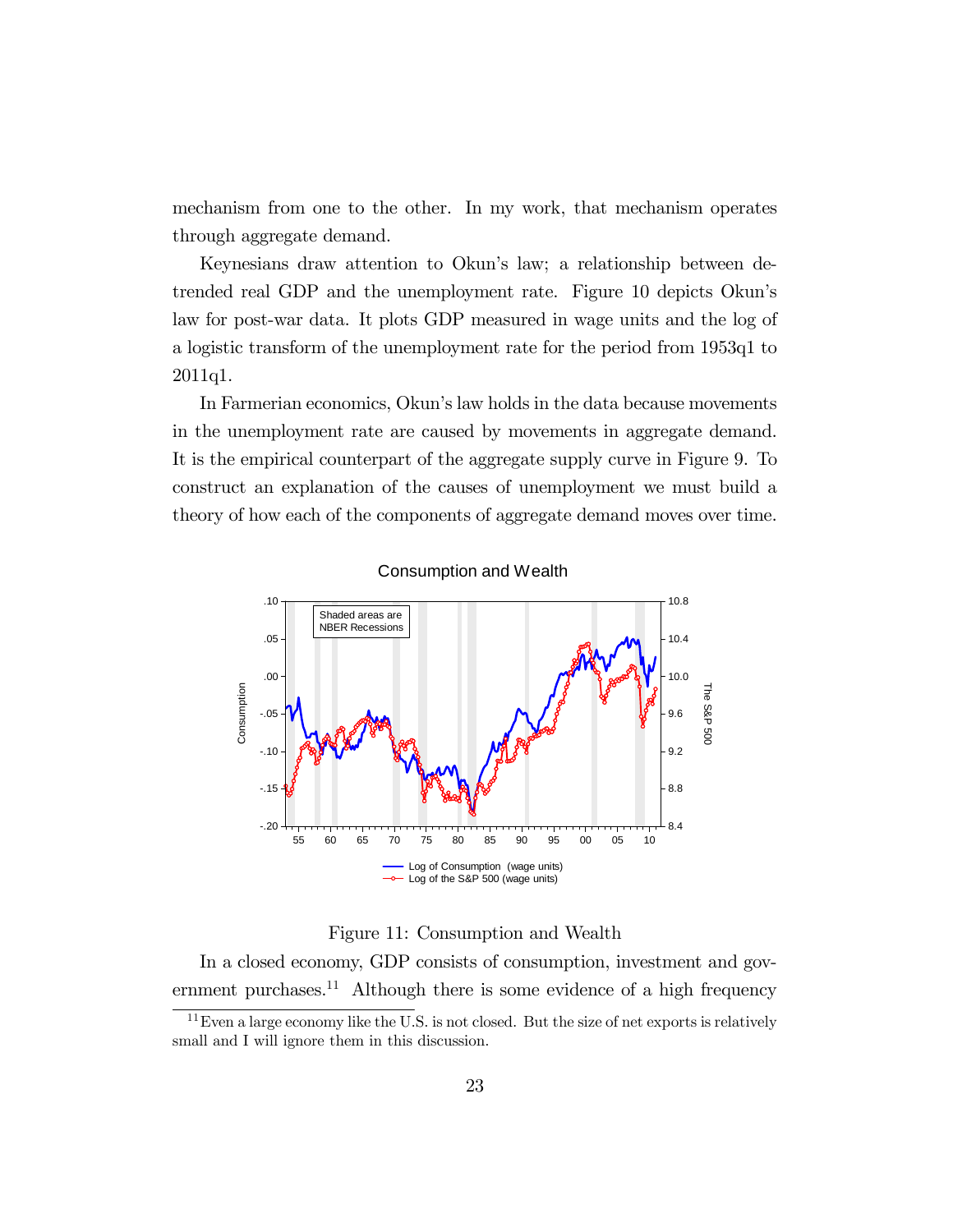correlation between the stock market and investment, particularly in the two most recent recessions, investment fluctuations are not responsible for permanent shifts in the unemployment rate. Investment, measured in wage units, is a stationary series (Farmer, 2010b). Permanent shifts in the unemployment rate are closely associated with permanent movements in consumption.

Figure 11 shows the relationship between consumption and stock market wealth in post-war data. Formal tests on these data confirm that the log of consumption and the log of the S&P 500, both in wage units, are each non-stationary but cointegrated, as documented by Lettau and Ludvigson (2004).

## 6.2 Beliefs Drive Aggregate Demand

In my work, confidence, represented by Equation (16), is an independent driving force of business cycles. I call Equation (16) a belief function: it describes the way that households and firms form expectations of the future.<sup>12</sup> The belief function is a fundamental that has the same methodological status as preferences, technology and endowments. As agents revise their beliefs, shocks to those beliefs influence the real value of wealth. A large negative shock to beliefs results in a large drop in wealth that causes households and firms to reduce their consumption expenditures. The drop in stock market wealth also influences investors who will not purchase new factories and machines if they believe that the value of their existing capital may fall further.

Beliefs are highly persistent and it is this persistence that accounts for extended periods of high unemployment like the Great Depression and the Great Recession. After a stock market crash, households reduce their consumption expenditure. The associated fall in aggregate demand causes busi-

<sup>&</sup>lt;sup>12</sup>I have described how a belief function can be used to close a macroeconomic model in Farmer (2011). In (Farmer, 2010a) I incorporate a belief function into a fully specified model of inflation, unemployment and interest rates and I estimate the model on U.S. data.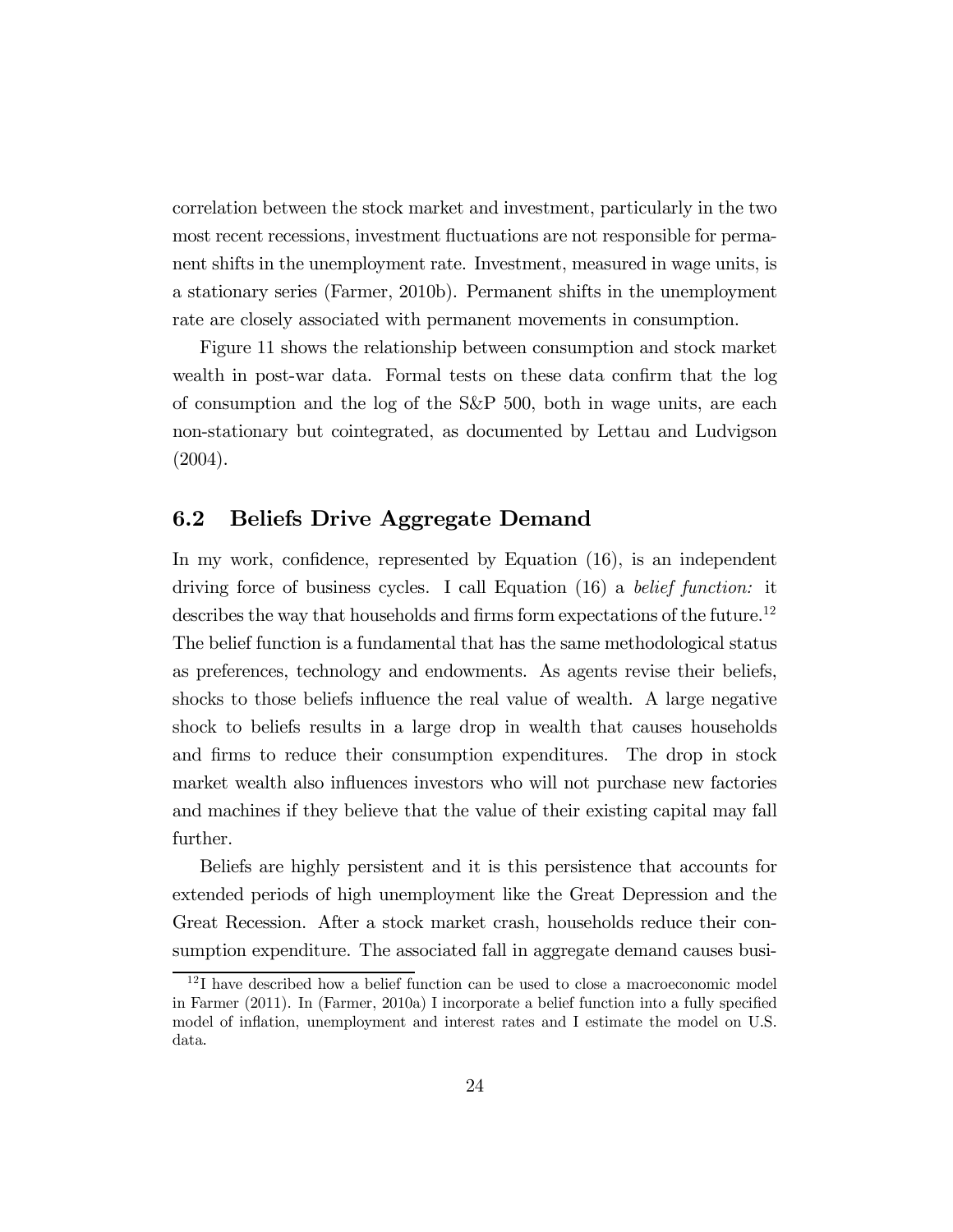nesses to layoff workers and that generates a further wealth effect as newly unemployed households experience a fall in the value of their expected future earnings. There is a multiplier effect, similar to the Keynesian multiplier, but it operates through wealth and not through income.

# 7 Why I am not a Keynesian Economist

My skepticism for the Keynesian explanation of the multiplier is based on empirical evidence. The Keynesian multiplier relies on the existence of a stable relationship between aggregate income and aggregate consumption. That is the basis behind the Keynesian explanation of unemployment popularized by Samuelson in his (1948) textbook. But the facts uncovered in research in the 1950s and 1960s (Modigliani and Brumberg, 1954; Friedman, 1957; Ando and Modigliani, 1963) show that consumption depends not on income but on wealth.

In their definitive survey of crowding out in macroeconomic models, Carlson and Spencer (1975) discuss the possibility that consumption may be crowded out, in a classical model, as a consequence of the fact that GDP is fully determined by preferences, endowments and technology. As government increases its share of GDP, consumers recognize that the implicit value of their future wealth has fallen since taxes must eventually rise to pay for additional interest on the accumulated debt.

## 7.1 Beliefs are the New Fundamental

The same mechanism is at work in my model. GDP is determined by preferences, technology and endowments. But in my work, beliefs appear as an additional fundamental. Unless one of the four fundamental determinants of aggregate demand changes in response to a change in government purchases, another component of GDP must be crowded out.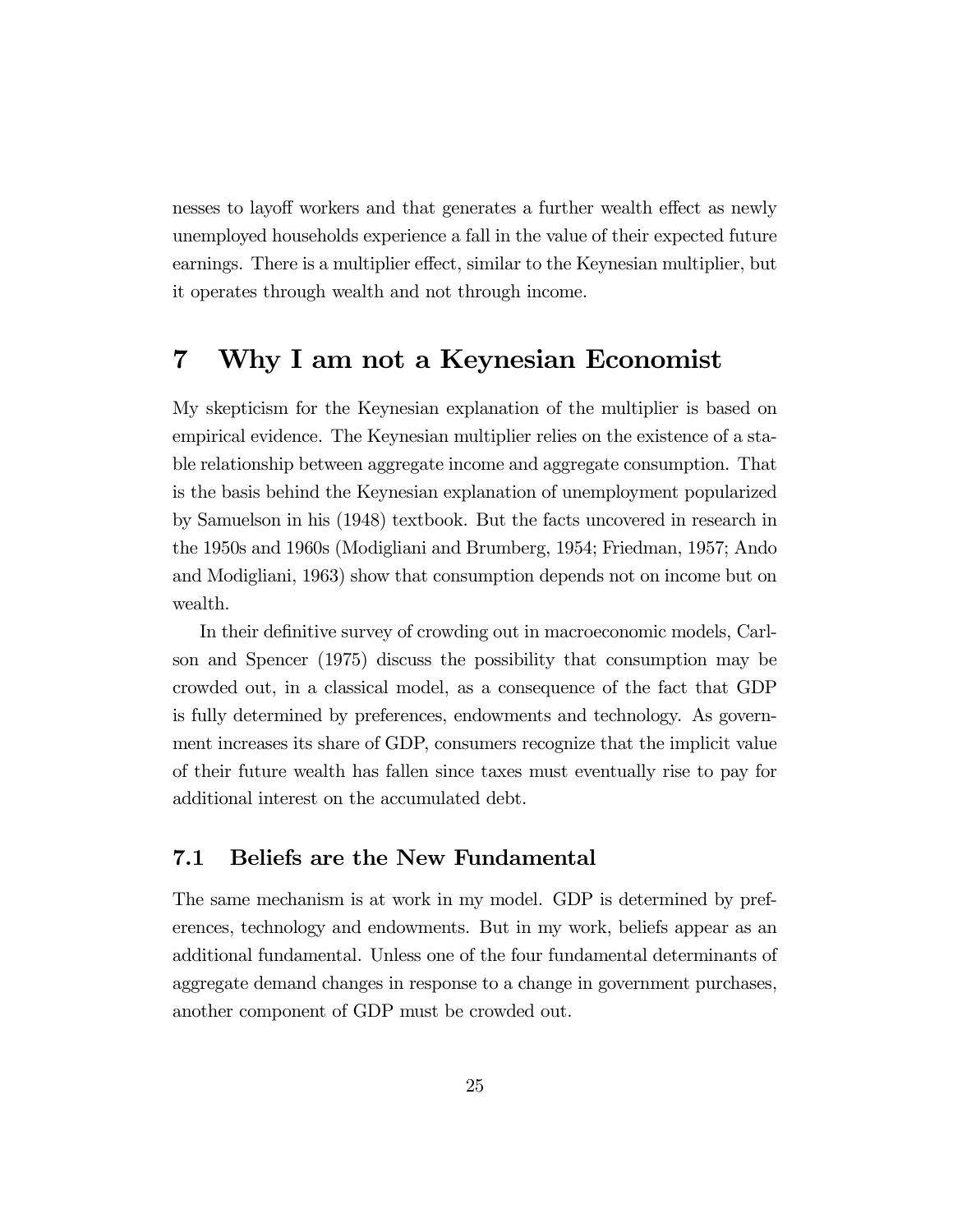

Figure 12: Two Versions of the Consumption Function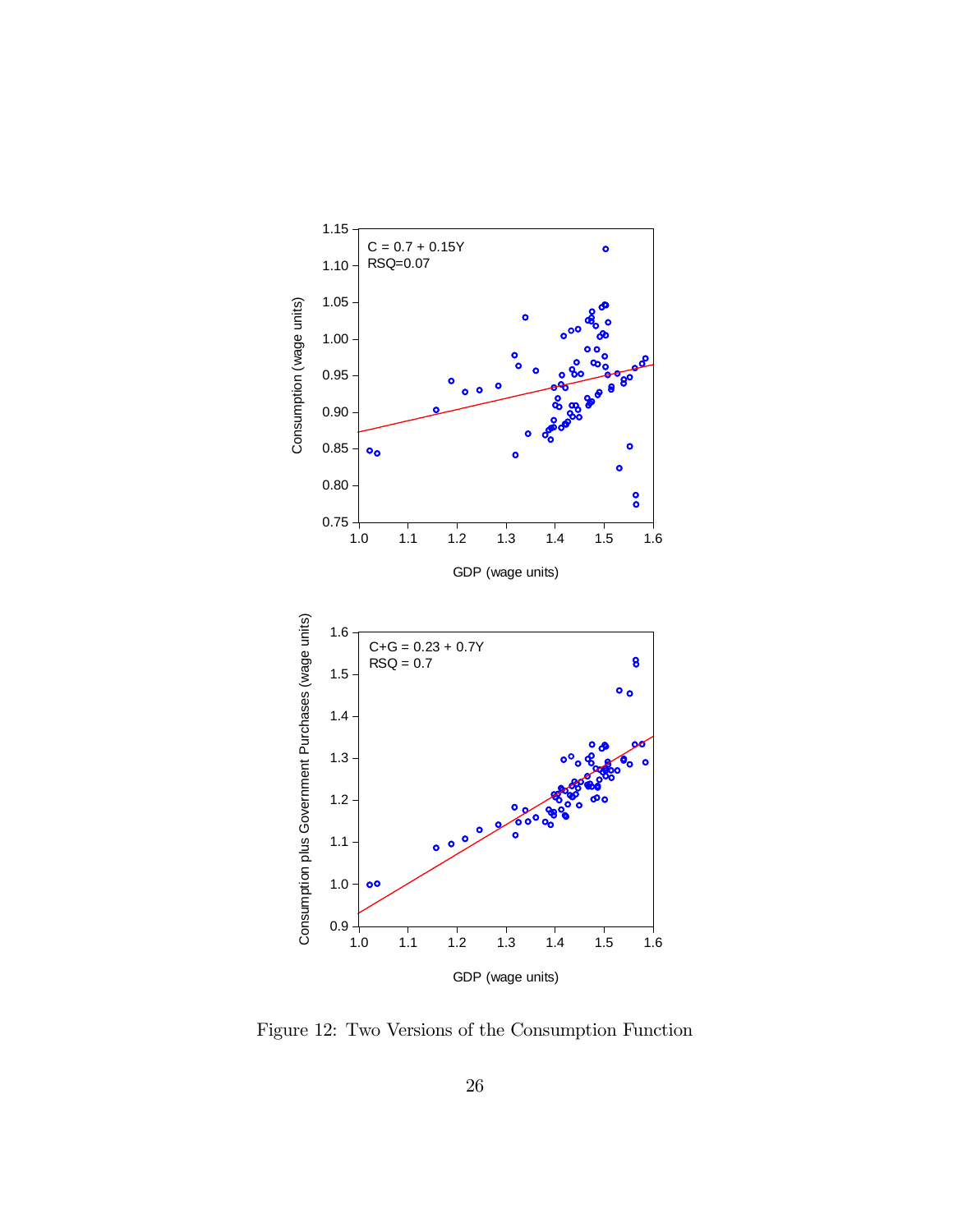One is tempted to argue that this is an interesting curiosity. But what is the evidence for crowding out in the data? The upper panel of Figure 12 plots real GDP on the horizontal axis and private consumption expenditure on the vertical axis. The data is annual from 1929 through 2010 and both series are expressed in wage units and have been divided by a measure of the labor force. The regression line through these points has an  $R<sup>2</sup>$  of 0.07. The figure demonstrates that consumption as a function of income has not remained stable over this period.

The lower panel of Figure 12 plots real GDP on the horizontal axis against a measure of consumption plus government purchases on the vertical axis. The regression line on this panel has an  $R^2$  of 0.7. There is much more support for the stability of this relationship than for the Keynesian consumption function in the upper panel.

How is one to interpret these data? As a matter of definition, one can attribute the instability of the consumption function to shifts in the intercept; the parameter 'a' in Equation (10). The fact that the  $C+G$  function on the lower panel of the figure remains relatively stable, implies that increases in G are offset by corresponding reductions in 'a'. It is a short step to argue that consumers chose to increase their saving in response to an increase in government purchases and it follows that an increase in government spending is unlikely to be an effective way of restoring aggregate demand.

## 8 Conclusion

The General Theory was an important book that had a profound impact on the way that we perceive the role of government in the economy. It introduced the idea that market economies are not inherently self-stabilizing and it suggested new regulatory mechanisms to help maintain full employment. In my view, that basic idea is correct. But *The General Theory* was a work in progress and the details were never worked out either by Keynes himself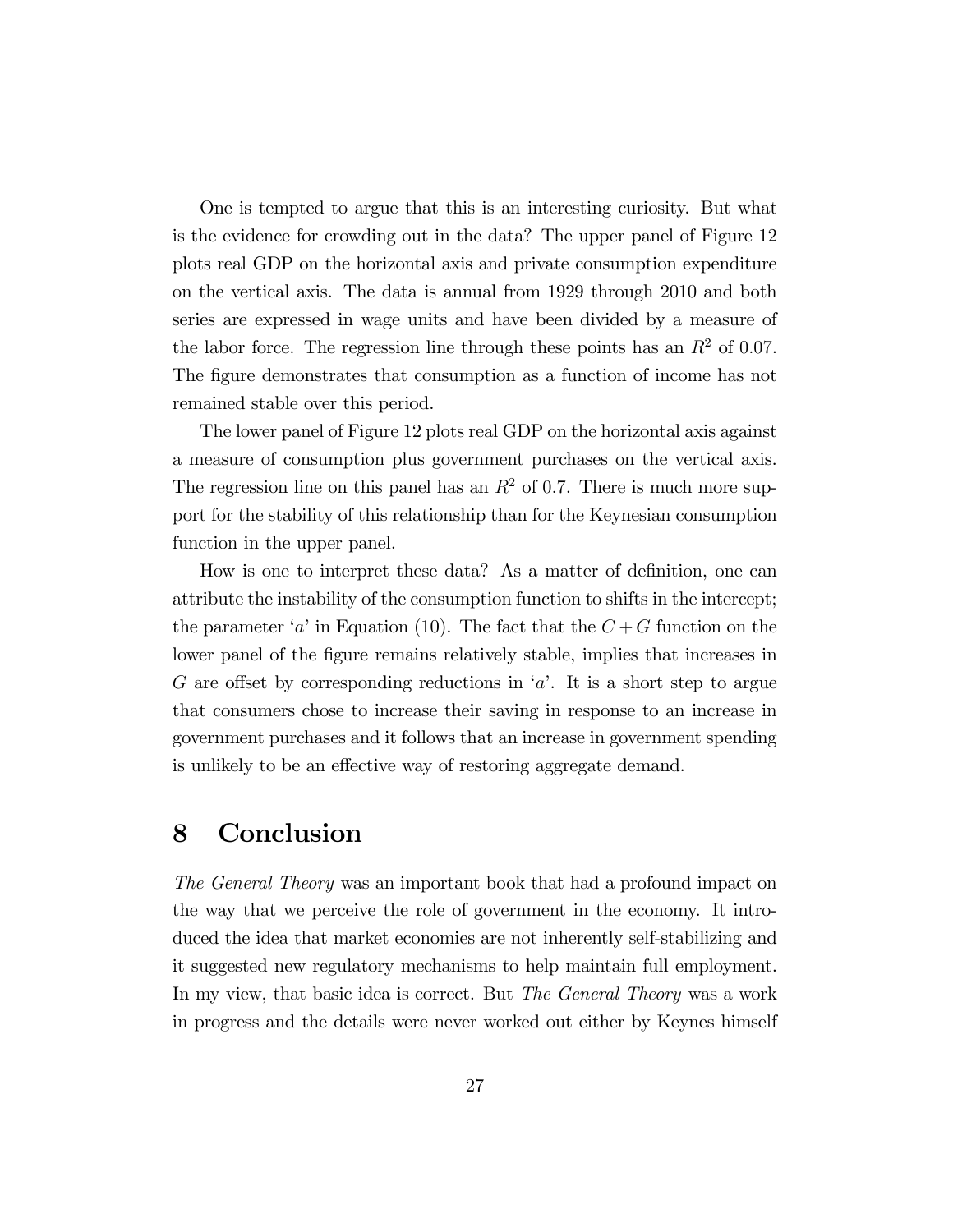or by his successors.

In the late 1970s the economics profession gave up on Keynesian economics. Our disenchantment occurred for a reason. The occurrence of high inflation and high unemployment together was inconsistent with the way that post-war Keynesians interpreted Keynesian economics. But that in itself would not have been enough to cause the paradigm shift that was ushered in with the rational expectations revolution (Lucas Jr., 1972). There was a fundamental theoretical incompleteness in the The General Theory. Keynes did not provide a microeconomic foundation to his decision to discard the classical labor supply equation. My work does.

After WWII, Keynesian economics became synonymous with the idea that prices are sticky. That view was introduced to several generations of economists who were schooled on Paul Samuelson's 1948 textbook. My work provides an alternative reconciliation of Keynesian economics with microeconomic theory. My interpretation of Keynesian economics does not rely on sticky prices. That, in itself, does not invalidate the Keynesian policy conclusion that deficit spending is the right way to restore full employment. One could accept my explanation of the reasons for unemployment but still believe that a large fiscal expansion is the right way to solve the problem. I have rejected that approach because of my interpretation of the evidence provided by Friedman (1957) in his work on permanent income.

Friedman argued that individuals are forward looking in their behavior and that consumption depends not on transitory income, but on permanent income or wealth. That fact has important implications for the ability of fiscal policy to influence economic activity since it implies that government spending will crowd out an equal amount of private spending. My reading of the evidence is that crowding out occurs in practice and it is that feature of the data that leads me to stress asset market intervention as a potential policy resolution to the problem of high and persistent unemployment.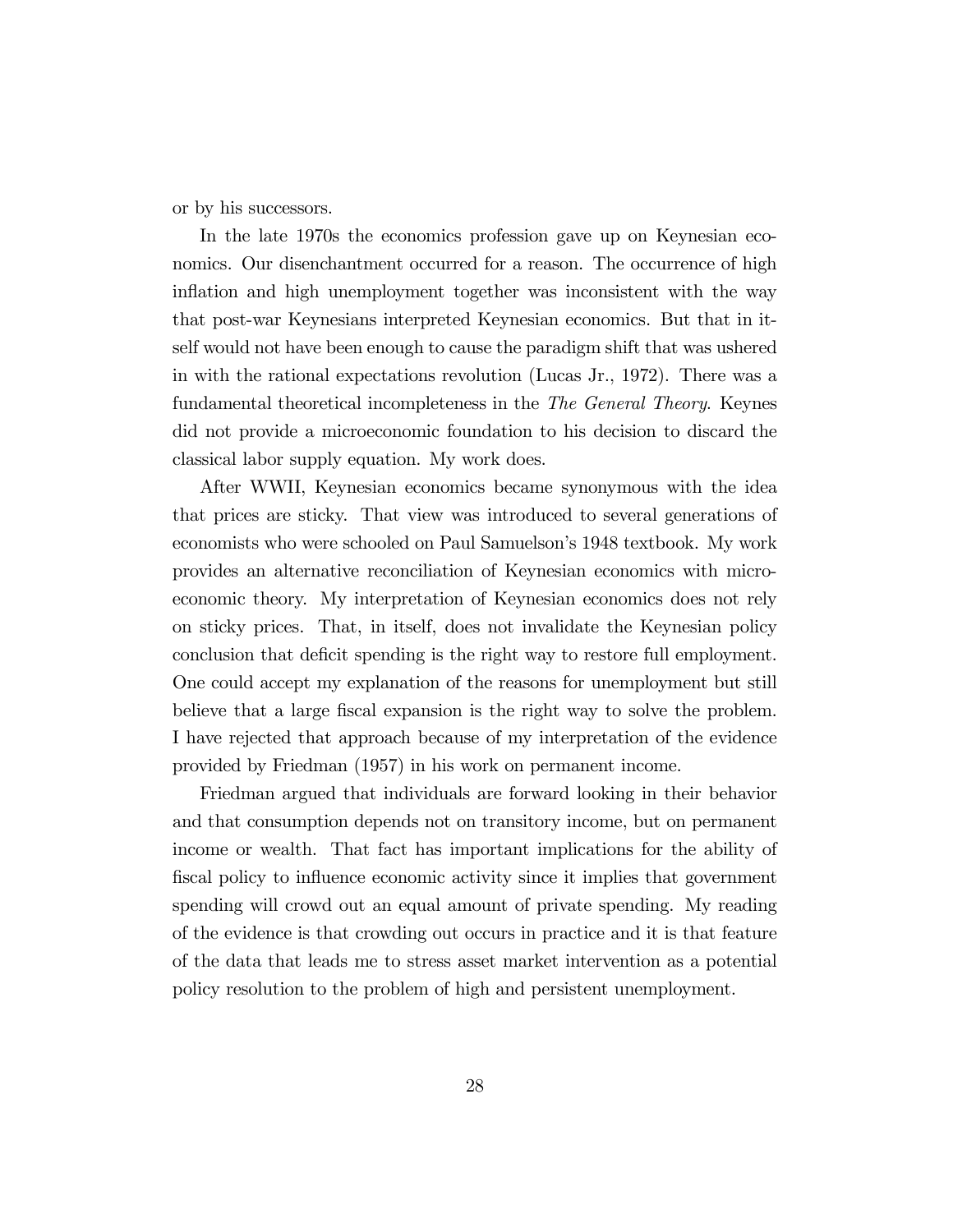## References

- ANDO, A., AND F. MODIGLIANI (1963): "The "Life Cycle" Hypothesis of Saving: Aggregate Implications and Tests," American Economic Review, 53(1), 55—84.
- Bernanke, B. S. (2008): "Remarks to the Federal Reserve Bank of Atlanta Conference, Sea Island, Georgia," http://www.federalreserve.gov/newsevents/speech/bernanke20080513.htm.
- Beyer, A., and R. E. A. Farmer (2003): "Identifying the Monetary Transmission Mechanism Using Structural Breaks," European Central Bank Working Paper Series, No. 275.
- (2007): "Natural Rate Doubts," Journal of Economic Dynamics and Control, 31(121), 797—825.
- Carlson, K. M., and R. W. Spencer (1975): "Crowding Out and its Critics," Federal Reserve Bank of St. Loius, pp. 2—16.
- Clarida, R., J. Galí, and M. Gertler (2000): "Monetary Policy Rules and Macroeconomic Stability: Evidence and Some Theory," Quarterly Journal of Economics, 115(1), 147—180.
- Farmer, R. E. A. (2008): "Old Keynesian Economics," in Macroeconomics in the Small and the Large, ed. by R. E. A. Farmer, chap. 2, pp. 23—43. Edward Elgar, Cheltenham, UK.
	- (2009): "Confidence, Crashes and Animal Spirits," NBER WP no. 14846, Economic Journal (forthcoming).
	- (2010a): "Animal Spirits, Persistent Unemployment and the Belief Function," NBER Working Paper no. 16522 and CEPR Discussion Paper no. 8100., forthcoming in Frydman and Phelps (2012).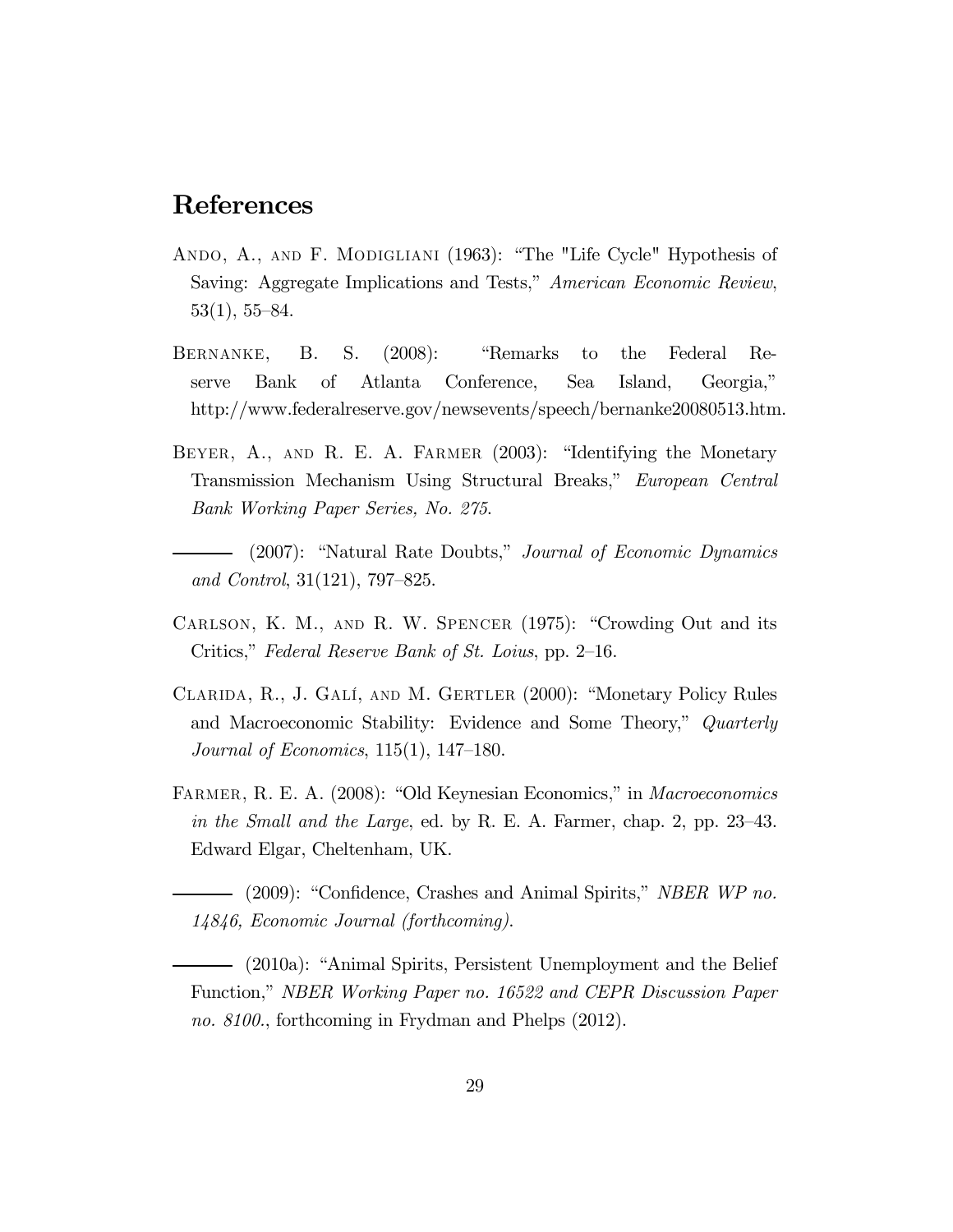(2010b): Expectations, Employment and Prices. Oxford University Press, New York.

(2010c): How the Economy Works: Confidence, Crashes and Selffulfilling Prophecies. Oxford University Press, New York.

- (2010d): "How to Reduce Unemployment: A New Policy Proposal," Journal of Monetary Economics: Carnegie Rochester Conference Issue, 57(5), 557—572.

(2011): "Animal Spirits, Rational Bubbles and Unemployment in an Old-Keynesian Model," CEPR Discussion Paper, 8439.

(December 30th 2008): "How to Prevent the Great Depression of 2009," Financial Times, Economists' Forum, http://blogs.ft.com/economistsforum/2008/12/how-to-prevent-thegreat-depression-of-2009/.

- FARMER, R. E. A., AND D. PLOTNIKOV (2010): "Does Fiscal Policy Matter? Blinder and Solow Revisited," NBER Working Paper number 16644.
- FRIEDMAN, M. (1957): A Theory of the Consumption Function. Princeton University Press, Princeton, N.J.
- FRYDMAN, R., AND E. PHELPS (2012): Foundations for a Macroeconomics of the Modern Economy. Princeton University Press, Princeton N.J.
- GALÍ, J. (2008): Monetary Policy, Inflation, and the Business Cycle: An Introduction to the New Keynesian Framework. Princeton University Press.
- Johansen, S. (1991): "Estimation and Hypothesis Testing of Cointegration Vectors in Gaussian Vector Autoregreeive Models," Econometrica, 59, 1551—1580.
- Keynes, J. M. (1936): The General Theory of Employment, Interest and Money. MacMillan and Co., London and Basingstoke.